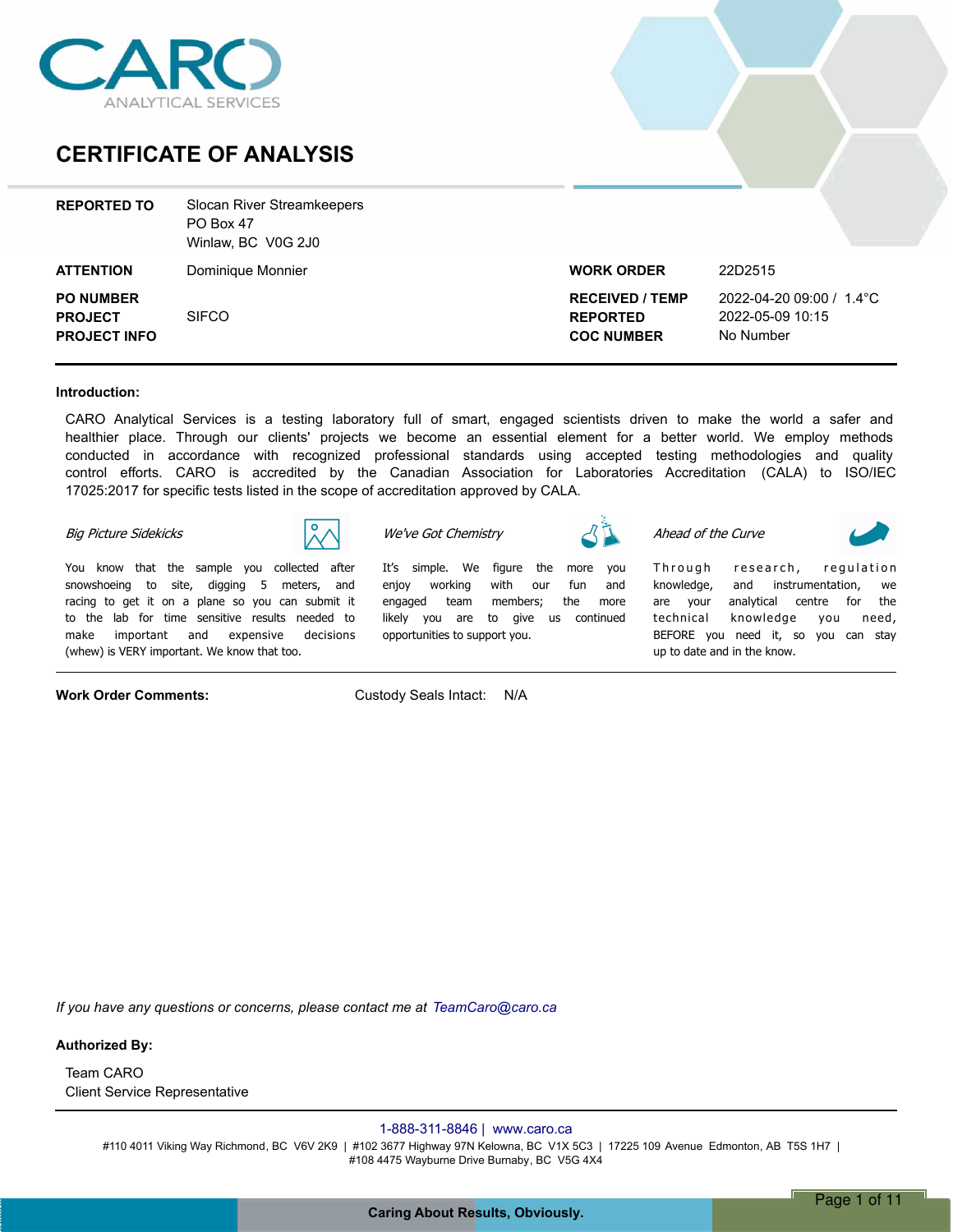

# **TEST RESULTS**

| <b>RL</b> Units<br>Analyte<br><b>Result</b><br><b>Guideline</b><br>Analyzed<br>Qualifier<br>WIN-WQ01 (22D2515-01)   Matrix: Water   Sampled: 2022-04-19<br>Anions<br>< 0.010<br>$MAC = 10$<br>0.010 mg/L<br>2022-04-22<br>Nitrate (as N)<br>< 0.010<br>$MAC = 1$<br>0.010 mg/L<br>2022-04-22<br>Nitrite (as N)<br>N/A<br>0.0050 mg/L<br>Phosphate (as P)<br>< 0.0050<br>2022-04-22<br><b>Calculated Parameters</b><br>N/A<br>Hardness, Total (as CaCO3)<br>None Required<br>0.500 mg/L<br>45.6<br>< 0.0100<br>N/A<br>0.0100<br>N/A<br>Nitrate+Nitrite (as N)<br>mg/L<br>N/A<br>0.0500 mg/L<br>Nitrogen, Total<br>N/A<br>0.0780<br><b>General Parameters</b><br>< 0.050<br>None Required<br>0.050 mg/L<br>2022-04-26<br>Ammonia, Total (as N)<br>Nitrogen, Total Kjeldahl<br>0.050 mg/L<br>N/A<br>2022-04-27<br>0.078<br>0.0050 mg/L<br>Phosphorus, Total (as P)<br>N/A<br>2022-04-27<br>0.0062<br><b>Total Metals</b><br>OG < 0.1<br>0.0050 mg/L<br>2022-04-27<br>Aluminum, total<br>0.0262<br>< 0.00020<br>0.00020<br>Antimony, total<br>$MAC = 0.006$<br>mg/L<br>2022-04-27<br>$MAC = 0.01$<br>Arsenic, total<br>< 0.00050<br>0.00050 mg/L<br>2022-04-27<br>$MAC = 2$<br>Barium, total<br>0.0050<br>mg/L<br>2022-04-27<br>0.0330<br>< 0.00010<br>0.00010<br>2022-04-27<br>N/A<br>mg/L<br>Beryllium, total<br>N/A<br>Bismuth, total<br>< 0.00010<br>0.00010<br>mg/L<br>2022-04-27<br>$MAC = 5$<br>0.0500<br>Boron, total<br>< 0.0500<br>mg/L<br>2022-04-27<br>0.000010 mg/L<br>Cadmium, total<br>< 0.000010<br>$MAC = 0.005$<br>2022-04-27<br>15.3<br>None Required<br>0.20<br>2022-04-27<br>Calcium, total<br>mg/L<br>$MAC = 0.05$<br>0.00050 mg/L<br>Chromium, total<br>< 0.00050<br>2022-04-27<br>N/A<br>Cobalt, total<br>< 0.00010<br>0.00010<br>mg/L<br>2022-04-27<br>$MAC = 2$<br>Copper, total<br>0.00040<br>mg/L<br>2022-04-27<br>0.00052<br>$AO \leq 0.3$<br>0.010 mg/L<br>2022-04-27<br>Iron, total<br>0.016<br>Lead, total<br>< 0.00020<br>$MAC = 0.005$<br>0.00020 mg/L<br>2022-04-27<br>N/A<br>0.00010 mg/L<br>2022-04-27<br>Lithium, total<br>0.00043<br>None Required<br>0.010 mg/L<br>Magnesium, total<br>2022-04-27<br>1.81<br>0.00020 mg/L<br>Manganese, total<br>0.00110<br>$MAC = 0.12$<br>2022-04-27<br>Molybdenum, total<br>N/A<br>0.00010 mg/L<br>2022-04-27<br>0.00130<br>Nickel, total<br>< 0.00040<br>N/A<br>0.00040 mg/L<br>2022-04-27<br>< 0.050<br>N/A<br>0.050<br>mg/L<br>2022-04-27<br>Phosphorus, total<br>0.52<br>N/A<br>0.10 mg/L<br>2022-04-27<br>Potassium, total<br>$MAC = 0.05$<br>0.00050<br>Selenium, total<br>< 0.00050<br>mg/L<br>2022-04-27<br>Silicon, total<br>5.3<br>N/A<br>$1.0$ mg/L<br>2022-04-27<br>0.000050 mg/L<br>< 0.000050<br>None Required<br>2022-04-27<br>Silver, total<br>$AO \leq 200$<br>0.10 mg/L<br>2022-04-27<br>Sodium, total<br>1.41<br>$MAC = 7$<br>0.0010 mg/L<br>2022-04-27<br>Strontium, total<br>0.418<br>< 3.0<br>Sulfur, total<br>N/A<br>3.0 mg/L<br>2022-04-27<br>0.00050 mg/L<br>Tellurium, total<br>< 0.00050<br>N/A<br>2022-04-27<br>0.000020 mg/L<br>Thallium, total<br>< 0.000020<br>N/A<br>2022-04-27 | <b>REPORTED TO</b><br><b>PROJECT</b> | Slocan River Streamkeepers<br><b>SIFCO</b> |  | <b>WORK ORDER</b><br><b>REPORTED</b> | 22D2515<br>2022-05-09 10:15 |  |
|----------------------------------------------------------------------------------------------------------------------------------------------------------------------------------------------------------------------------------------------------------------------------------------------------------------------------------------------------------------------------------------------------------------------------------------------------------------------------------------------------------------------------------------------------------------------------------------------------------------------------------------------------------------------------------------------------------------------------------------------------------------------------------------------------------------------------------------------------------------------------------------------------------------------------------------------------------------------------------------------------------------------------------------------------------------------------------------------------------------------------------------------------------------------------------------------------------------------------------------------------------------------------------------------------------------------------------------------------------------------------------------------------------------------------------------------------------------------------------------------------------------------------------------------------------------------------------------------------------------------------------------------------------------------------------------------------------------------------------------------------------------------------------------------------------------------------------------------------------------------------------------------------------------------------------------------------------------------------------------------------------------------------------------------------------------------------------------------------------------------------------------------------------------------------------------------------------------------------------------------------------------------------------------------------------------------------------------------------------------------------------------------------------------------------------------------------------------------------------------------------------------------------------------------------------------------------------------------------------------------------------------------------------------------------------------------------------------------------------------------------------------------------------------------------------------------------------------------------------------------------------------------------------------------------------------------------------------------------------------------------------------------------------------------------------------------------------------|--------------------------------------|--------------------------------------------|--|--------------------------------------|-----------------------------|--|
|                                                                                                                                                                                                                                                                                                                                                                                                                                                                                                                                                                                                                                                                                                                                                                                                                                                                                                                                                                                                                                                                                                                                                                                                                                                                                                                                                                                                                                                                                                                                                                                                                                                                                                                                                                                                                                                                                                                                                                                                                                                                                                                                                                                                                                                                                                                                                                                                                                                                                                                                                                                                                                                                                                                                                                                                                                                                                                                                                                                                                                                                                        |                                      |                                            |  |                                      |                             |  |
|                                                                                                                                                                                                                                                                                                                                                                                                                                                                                                                                                                                                                                                                                                                                                                                                                                                                                                                                                                                                                                                                                                                                                                                                                                                                                                                                                                                                                                                                                                                                                                                                                                                                                                                                                                                                                                                                                                                                                                                                                                                                                                                                                                                                                                                                                                                                                                                                                                                                                                                                                                                                                                                                                                                                                                                                                                                                                                                                                                                                                                                                                        |                                      |                                            |  |                                      |                             |  |
|                                                                                                                                                                                                                                                                                                                                                                                                                                                                                                                                                                                                                                                                                                                                                                                                                                                                                                                                                                                                                                                                                                                                                                                                                                                                                                                                                                                                                                                                                                                                                                                                                                                                                                                                                                                                                                                                                                                                                                                                                                                                                                                                                                                                                                                                                                                                                                                                                                                                                                                                                                                                                                                                                                                                                                                                                                                                                                                                                                                                                                                                                        |                                      |                                            |  |                                      |                             |  |
|                                                                                                                                                                                                                                                                                                                                                                                                                                                                                                                                                                                                                                                                                                                                                                                                                                                                                                                                                                                                                                                                                                                                                                                                                                                                                                                                                                                                                                                                                                                                                                                                                                                                                                                                                                                                                                                                                                                                                                                                                                                                                                                                                                                                                                                                                                                                                                                                                                                                                                                                                                                                                                                                                                                                                                                                                                                                                                                                                                                                                                                                                        |                                      |                                            |  |                                      |                             |  |
|                                                                                                                                                                                                                                                                                                                                                                                                                                                                                                                                                                                                                                                                                                                                                                                                                                                                                                                                                                                                                                                                                                                                                                                                                                                                                                                                                                                                                                                                                                                                                                                                                                                                                                                                                                                                                                                                                                                                                                                                                                                                                                                                                                                                                                                                                                                                                                                                                                                                                                                                                                                                                                                                                                                                                                                                                                                                                                                                                                                                                                                                                        |                                      |                                            |  |                                      |                             |  |
|                                                                                                                                                                                                                                                                                                                                                                                                                                                                                                                                                                                                                                                                                                                                                                                                                                                                                                                                                                                                                                                                                                                                                                                                                                                                                                                                                                                                                                                                                                                                                                                                                                                                                                                                                                                                                                                                                                                                                                                                                                                                                                                                                                                                                                                                                                                                                                                                                                                                                                                                                                                                                                                                                                                                                                                                                                                                                                                                                                                                                                                                                        |                                      |                                            |  |                                      |                             |  |
|                                                                                                                                                                                                                                                                                                                                                                                                                                                                                                                                                                                                                                                                                                                                                                                                                                                                                                                                                                                                                                                                                                                                                                                                                                                                                                                                                                                                                                                                                                                                                                                                                                                                                                                                                                                                                                                                                                                                                                                                                                                                                                                                                                                                                                                                                                                                                                                                                                                                                                                                                                                                                                                                                                                                                                                                                                                                                                                                                                                                                                                                                        |                                      |                                            |  |                                      |                             |  |
|                                                                                                                                                                                                                                                                                                                                                                                                                                                                                                                                                                                                                                                                                                                                                                                                                                                                                                                                                                                                                                                                                                                                                                                                                                                                                                                                                                                                                                                                                                                                                                                                                                                                                                                                                                                                                                                                                                                                                                                                                                                                                                                                                                                                                                                                                                                                                                                                                                                                                                                                                                                                                                                                                                                                                                                                                                                                                                                                                                                                                                                                                        |                                      |                                            |  |                                      |                             |  |
|                                                                                                                                                                                                                                                                                                                                                                                                                                                                                                                                                                                                                                                                                                                                                                                                                                                                                                                                                                                                                                                                                                                                                                                                                                                                                                                                                                                                                                                                                                                                                                                                                                                                                                                                                                                                                                                                                                                                                                                                                                                                                                                                                                                                                                                                                                                                                                                                                                                                                                                                                                                                                                                                                                                                                                                                                                                                                                                                                                                                                                                                                        |                                      |                                            |  |                                      |                             |  |
|                                                                                                                                                                                                                                                                                                                                                                                                                                                                                                                                                                                                                                                                                                                                                                                                                                                                                                                                                                                                                                                                                                                                                                                                                                                                                                                                                                                                                                                                                                                                                                                                                                                                                                                                                                                                                                                                                                                                                                                                                                                                                                                                                                                                                                                                                                                                                                                                                                                                                                                                                                                                                                                                                                                                                                                                                                                                                                                                                                                                                                                                                        |                                      |                                            |  |                                      |                             |  |
|                                                                                                                                                                                                                                                                                                                                                                                                                                                                                                                                                                                                                                                                                                                                                                                                                                                                                                                                                                                                                                                                                                                                                                                                                                                                                                                                                                                                                                                                                                                                                                                                                                                                                                                                                                                                                                                                                                                                                                                                                                                                                                                                                                                                                                                                                                                                                                                                                                                                                                                                                                                                                                                                                                                                                                                                                                                                                                                                                                                                                                                                                        |                                      |                                            |  |                                      |                             |  |
|                                                                                                                                                                                                                                                                                                                                                                                                                                                                                                                                                                                                                                                                                                                                                                                                                                                                                                                                                                                                                                                                                                                                                                                                                                                                                                                                                                                                                                                                                                                                                                                                                                                                                                                                                                                                                                                                                                                                                                                                                                                                                                                                                                                                                                                                                                                                                                                                                                                                                                                                                                                                                                                                                                                                                                                                                                                                                                                                                                                                                                                                                        |                                      |                                            |  |                                      |                             |  |
|                                                                                                                                                                                                                                                                                                                                                                                                                                                                                                                                                                                                                                                                                                                                                                                                                                                                                                                                                                                                                                                                                                                                                                                                                                                                                                                                                                                                                                                                                                                                                                                                                                                                                                                                                                                                                                                                                                                                                                                                                                                                                                                                                                                                                                                                                                                                                                                                                                                                                                                                                                                                                                                                                                                                                                                                                                                                                                                                                                                                                                                                                        |                                      |                                            |  |                                      |                             |  |
|                                                                                                                                                                                                                                                                                                                                                                                                                                                                                                                                                                                                                                                                                                                                                                                                                                                                                                                                                                                                                                                                                                                                                                                                                                                                                                                                                                                                                                                                                                                                                                                                                                                                                                                                                                                                                                                                                                                                                                                                                                                                                                                                                                                                                                                                                                                                                                                                                                                                                                                                                                                                                                                                                                                                                                                                                                                                                                                                                                                                                                                                                        |                                      |                                            |  |                                      |                             |  |
|                                                                                                                                                                                                                                                                                                                                                                                                                                                                                                                                                                                                                                                                                                                                                                                                                                                                                                                                                                                                                                                                                                                                                                                                                                                                                                                                                                                                                                                                                                                                                                                                                                                                                                                                                                                                                                                                                                                                                                                                                                                                                                                                                                                                                                                                                                                                                                                                                                                                                                                                                                                                                                                                                                                                                                                                                                                                                                                                                                                                                                                                                        |                                      |                                            |  |                                      |                             |  |
|                                                                                                                                                                                                                                                                                                                                                                                                                                                                                                                                                                                                                                                                                                                                                                                                                                                                                                                                                                                                                                                                                                                                                                                                                                                                                                                                                                                                                                                                                                                                                                                                                                                                                                                                                                                                                                                                                                                                                                                                                                                                                                                                                                                                                                                                                                                                                                                                                                                                                                                                                                                                                                                                                                                                                                                                                                                                                                                                                                                                                                                                                        |                                      |                                            |  |                                      |                             |  |
|                                                                                                                                                                                                                                                                                                                                                                                                                                                                                                                                                                                                                                                                                                                                                                                                                                                                                                                                                                                                                                                                                                                                                                                                                                                                                                                                                                                                                                                                                                                                                                                                                                                                                                                                                                                                                                                                                                                                                                                                                                                                                                                                                                                                                                                                                                                                                                                                                                                                                                                                                                                                                                                                                                                                                                                                                                                                                                                                                                                                                                                                                        |                                      |                                            |  |                                      |                             |  |
|                                                                                                                                                                                                                                                                                                                                                                                                                                                                                                                                                                                                                                                                                                                                                                                                                                                                                                                                                                                                                                                                                                                                                                                                                                                                                                                                                                                                                                                                                                                                                                                                                                                                                                                                                                                                                                                                                                                                                                                                                                                                                                                                                                                                                                                                                                                                                                                                                                                                                                                                                                                                                                                                                                                                                                                                                                                                                                                                                                                                                                                                                        |                                      |                                            |  |                                      |                             |  |
|                                                                                                                                                                                                                                                                                                                                                                                                                                                                                                                                                                                                                                                                                                                                                                                                                                                                                                                                                                                                                                                                                                                                                                                                                                                                                                                                                                                                                                                                                                                                                                                                                                                                                                                                                                                                                                                                                                                                                                                                                                                                                                                                                                                                                                                                                                                                                                                                                                                                                                                                                                                                                                                                                                                                                                                                                                                                                                                                                                                                                                                                                        |                                      |                                            |  |                                      |                             |  |
|                                                                                                                                                                                                                                                                                                                                                                                                                                                                                                                                                                                                                                                                                                                                                                                                                                                                                                                                                                                                                                                                                                                                                                                                                                                                                                                                                                                                                                                                                                                                                                                                                                                                                                                                                                                                                                                                                                                                                                                                                                                                                                                                                                                                                                                                                                                                                                                                                                                                                                                                                                                                                                                                                                                                                                                                                                                                                                                                                                                                                                                                                        |                                      |                                            |  |                                      |                             |  |
|                                                                                                                                                                                                                                                                                                                                                                                                                                                                                                                                                                                                                                                                                                                                                                                                                                                                                                                                                                                                                                                                                                                                                                                                                                                                                                                                                                                                                                                                                                                                                                                                                                                                                                                                                                                                                                                                                                                                                                                                                                                                                                                                                                                                                                                                                                                                                                                                                                                                                                                                                                                                                                                                                                                                                                                                                                                                                                                                                                                                                                                                                        |                                      |                                            |  |                                      |                             |  |
|                                                                                                                                                                                                                                                                                                                                                                                                                                                                                                                                                                                                                                                                                                                                                                                                                                                                                                                                                                                                                                                                                                                                                                                                                                                                                                                                                                                                                                                                                                                                                                                                                                                                                                                                                                                                                                                                                                                                                                                                                                                                                                                                                                                                                                                                                                                                                                                                                                                                                                                                                                                                                                                                                                                                                                                                                                                                                                                                                                                                                                                                                        |                                      |                                            |  |                                      |                             |  |
|                                                                                                                                                                                                                                                                                                                                                                                                                                                                                                                                                                                                                                                                                                                                                                                                                                                                                                                                                                                                                                                                                                                                                                                                                                                                                                                                                                                                                                                                                                                                                                                                                                                                                                                                                                                                                                                                                                                                                                                                                                                                                                                                                                                                                                                                                                                                                                                                                                                                                                                                                                                                                                                                                                                                                                                                                                                                                                                                                                                                                                                                                        |                                      |                                            |  |                                      |                             |  |
|                                                                                                                                                                                                                                                                                                                                                                                                                                                                                                                                                                                                                                                                                                                                                                                                                                                                                                                                                                                                                                                                                                                                                                                                                                                                                                                                                                                                                                                                                                                                                                                                                                                                                                                                                                                                                                                                                                                                                                                                                                                                                                                                                                                                                                                                                                                                                                                                                                                                                                                                                                                                                                                                                                                                                                                                                                                                                                                                                                                                                                                                                        |                                      |                                            |  |                                      |                             |  |
|                                                                                                                                                                                                                                                                                                                                                                                                                                                                                                                                                                                                                                                                                                                                                                                                                                                                                                                                                                                                                                                                                                                                                                                                                                                                                                                                                                                                                                                                                                                                                                                                                                                                                                                                                                                                                                                                                                                                                                                                                                                                                                                                                                                                                                                                                                                                                                                                                                                                                                                                                                                                                                                                                                                                                                                                                                                                                                                                                                                                                                                                                        |                                      |                                            |  |                                      |                             |  |
|                                                                                                                                                                                                                                                                                                                                                                                                                                                                                                                                                                                                                                                                                                                                                                                                                                                                                                                                                                                                                                                                                                                                                                                                                                                                                                                                                                                                                                                                                                                                                                                                                                                                                                                                                                                                                                                                                                                                                                                                                                                                                                                                                                                                                                                                                                                                                                                                                                                                                                                                                                                                                                                                                                                                                                                                                                                                                                                                                                                                                                                                                        |                                      |                                            |  |                                      |                             |  |
|                                                                                                                                                                                                                                                                                                                                                                                                                                                                                                                                                                                                                                                                                                                                                                                                                                                                                                                                                                                                                                                                                                                                                                                                                                                                                                                                                                                                                                                                                                                                                                                                                                                                                                                                                                                                                                                                                                                                                                                                                                                                                                                                                                                                                                                                                                                                                                                                                                                                                                                                                                                                                                                                                                                                                                                                                                                                                                                                                                                                                                                                                        |                                      |                                            |  |                                      |                             |  |
|                                                                                                                                                                                                                                                                                                                                                                                                                                                                                                                                                                                                                                                                                                                                                                                                                                                                                                                                                                                                                                                                                                                                                                                                                                                                                                                                                                                                                                                                                                                                                                                                                                                                                                                                                                                                                                                                                                                                                                                                                                                                                                                                                                                                                                                                                                                                                                                                                                                                                                                                                                                                                                                                                                                                                                                                                                                                                                                                                                                                                                                                                        |                                      |                                            |  |                                      |                             |  |
|                                                                                                                                                                                                                                                                                                                                                                                                                                                                                                                                                                                                                                                                                                                                                                                                                                                                                                                                                                                                                                                                                                                                                                                                                                                                                                                                                                                                                                                                                                                                                                                                                                                                                                                                                                                                                                                                                                                                                                                                                                                                                                                                                                                                                                                                                                                                                                                                                                                                                                                                                                                                                                                                                                                                                                                                                                                                                                                                                                                                                                                                                        |                                      |                                            |  |                                      |                             |  |
|                                                                                                                                                                                                                                                                                                                                                                                                                                                                                                                                                                                                                                                                                                                                                                                                                                                                                                                                                                                                                                                                                                                                                                                                                                                                                                                                                                                                                                                                                                                                                                                                                                                                                                                                                                                                                                                                                                                                                                                                                                                                                                                                                                                                                                                                                                                                                                                                                                                                                                                                                                                                                                                                                                                                                                                                                                                                                                                                                                                                                                                                                        |                                      |                                            |  |                                      |                             |  |
|                                                                                                                                                                                                                                                                                                                                                                                                                                                                                                                                                                                                                                                                                                                                                                                                                                                                                                                                                                                                                                                                                                                                                                                                                                                                                                                                                                                                                                                                                                                                                                                                                                                                                                                                                                                                                                                                                                                                                                                                                                                                                                                                                                                                                                                                                                                                                                                                                                                                                                                                                                                                                                                                                                                                                                                                                                                                                                                                                                                                                                                                                        |                                      |                                            |  |                                      |                             |  |
|                                                                                                                                                                                                                                                                                                                                                                                                                                                                                                                                                                                                                                                                                                                                                                                                                                                                                                                                                                                                                                                                                                                                                                                                                                                                                                                                                                                                                                                                                                                                                                                                                                                                                                                                                                                                                                                                                                                                                                                                                                                                                                                                                                                                                                                                                                                                                                                                                                                                                                                                                                                                                                                                                                                                                                                                                                                                                                                                                                                                                                                                                        |                                      |                                            |  |                                      |                             |  |
|                                                                                                                                                                                                                                                                                                                                                                                                                                                                                                                                                                                                                                                                                                                                                                                                                                                                                                                                                                                                                                                                                                                                                                                                                                                                                                                                                                                                                                                                                                                                                                                                                                                                                                                                                                                                                                                                                                                                                                                                                                                                                                                                                                                                                                                                                                                                                                                                                                                                                                                                                                                                                                                                                                                                                                                                                                                                                                                                                                                                                                                                                        |                                      |                                            |  |                                      |                             |  |
|                                                                                                                                                                                                                                                                                                                                                                                                                                                                                                                                                                                                                                                                                                                                                                                                                                                                                                                                                                                                                                                                                                                                                                                                                                                                                                                                                                                                                                                                                                                                                                                                                                                                                                                                                                                                                                                                                                                                                                                                                                                                                                                                                                                                                                                                                                                                                                                                                                                                                                                                                                                                                                                                                                                                                                                                                                                                                                                                                                                                                                                                                        |                                      |                                            |  |                                      |                             |  |
|                                                                                                                                                                                                                                                                                                                                                                                                                                                                                                                                                                                                                                                                                                                                                                                                                                                                                                                                                                                                                                                                                                                                                                                                                                                                                                                                                                                                                                                                                                                                                                                                                                                                                                                                                                                                                                                                                                                                                                                                                                                                                                                                                                                                                                                                                                                                                                                                                                                                                                                                                                                                                                                                                                                                                                                                                                                                                                                                                                                                                                                                                        |                                      |                                            |  |                                      |                             |  |
|                                                                                                                                                                                                                                                                                                                                                                                                                                                                                                                                                                                                                                                                                                                                                                                                                                                                                                                                                                                                                                                                                                                                                                                                                                                                                                                                                                                                                                                                                                                                                                                                                                                                                                                                                                                                                                                                                                                                                                                                                                                                                                                                                                                                                                                                                                                                                                                                                                                                                                                                                                                                                                                                                                                                                                                                                                                                                                                                                                                                                                                                                        |                                      |                                            |  |                                      |                             |  |
|                                                                                                                                                                                                                                                                                                                                                                                                                                                                                                                                                                                                                                                                                                                                                                                                                                                                                                                                                                                                                                                                                                                                                                                                                                                                                                                                                                                                                                                                                                                                                                                                                                                                                                                                                                                                                                                                                                                                                                                                                                                                                                                                                                                                                                                                                                                                                                                                                                                                                                                                                                                                                                                                                                                                                                                                                                                                                                                                                                                                                                                                                        |                                      |                                            |  |                                      |                             |  |
|                                                                                                                                                                                                                                                                                                                                                                                                                                                                                                                                                                                                                                                                                                                                                                                                                                                                                                                                                                                                                                                                                                                                                                                                                                                                                                                                                                                                                                                                                                                                                                                                                                                                                                                                                                                                                                                                                                                                                                                                                                                                                                                                                                                                                                                                                                                                                                                                                                                                                                                                                                                                                                                                                                                                                                                                                                                                                                                                                                                                                                                                                        |                                      |                                            |  |                                      |                             |  |
|                                                                                                                                                                                                                                                                                                                                                                                                                                                                                                                                                                                                                                                                                                                                                                                                                                                                                                                                                                                                                                                                                                                                                                                                                                                                                                                                                                                                                                                                                                                                                                                                                                                                                                                                                                                                                                                                                                                                                                                                                                                                                                                                                                                                                                                                                                                                                                                                                                                                                                                                                                                                                                                                                                                                                                                                                                                                                                                                                                                                                                                                                        |                                      |                                            |  |                                      |                             |  |
|                                                                                                                                                                                                                                                                                                                                                                                                                                                                                                                                                                                                                                                                                                                                                                                                                                                                                                                                                                                                                                                                                                                                                                                                                                                                                                                                                                                                                                                                                                                                                                                                                                                                                                                                                                                                                                                                                                                                                                                                                                                                                                                                                                                                                                                                                                                                                                                                                                                                                                                                                                                                                                                                                                                                                                                                                                                                                                                                                                                                                                                                                        |                                      |                                            |  |                                      |                             |  |
|                                                                                                                                                                                                                                                                                                                                                                                                                                                                                                                                                                                                                                                                                                                                                                                                                                                                                                                                                                                                                                                                                                                                                                                                                                                                                                                                                                                                                                                                                                                                                                                                                                                                                                                                                                                                                                                                                                                                                                                                                                                                                                                                                                                                                                                                                                                                                                                                                                                                                                                                                                                                                                                                                                                                                                                                                                                                                                                                                                                                                                                                                        |                                      |                                            |  |                                      |                             |  |
|                                                                                                                                                                                                                                                                                                                                                                                                                                                                                                                                                                                                                                                                                                                                                                                                                                                                                                                                                                                                                                                                                                                                                                                                                                                                                                                                                                                                                                                                                                                                                                                                                                                                                                                                                                                                                                                                                                                                                                                                                                                                                                                                                                                                                                                                                                                                                                                                                                                                                                                                                                                                                                                                                                                                                                                                                                                                                                                                                                                                                                                                                        |                                      |                                            |  |                                      |                             |  |
|                                                                                                                                                                                                                                                                                                                                                                                                                                                                                                                                                                                                                                                                                                                                                                                                                                                                                                                                                                                                                                                                                                                                                                                                                                                                                                                                                                                                                                                                                                                                                                                                                                                                                                                                                                                                                                                                                                                                                                                                                                                                                                                                                                                                                                                                                                                                                                                                                                                                                                                                                                                                                                                                                                                                                                                                                                                                                                                                                                                                                                                                                        |                                      |                                            |  |                                      |                             |  |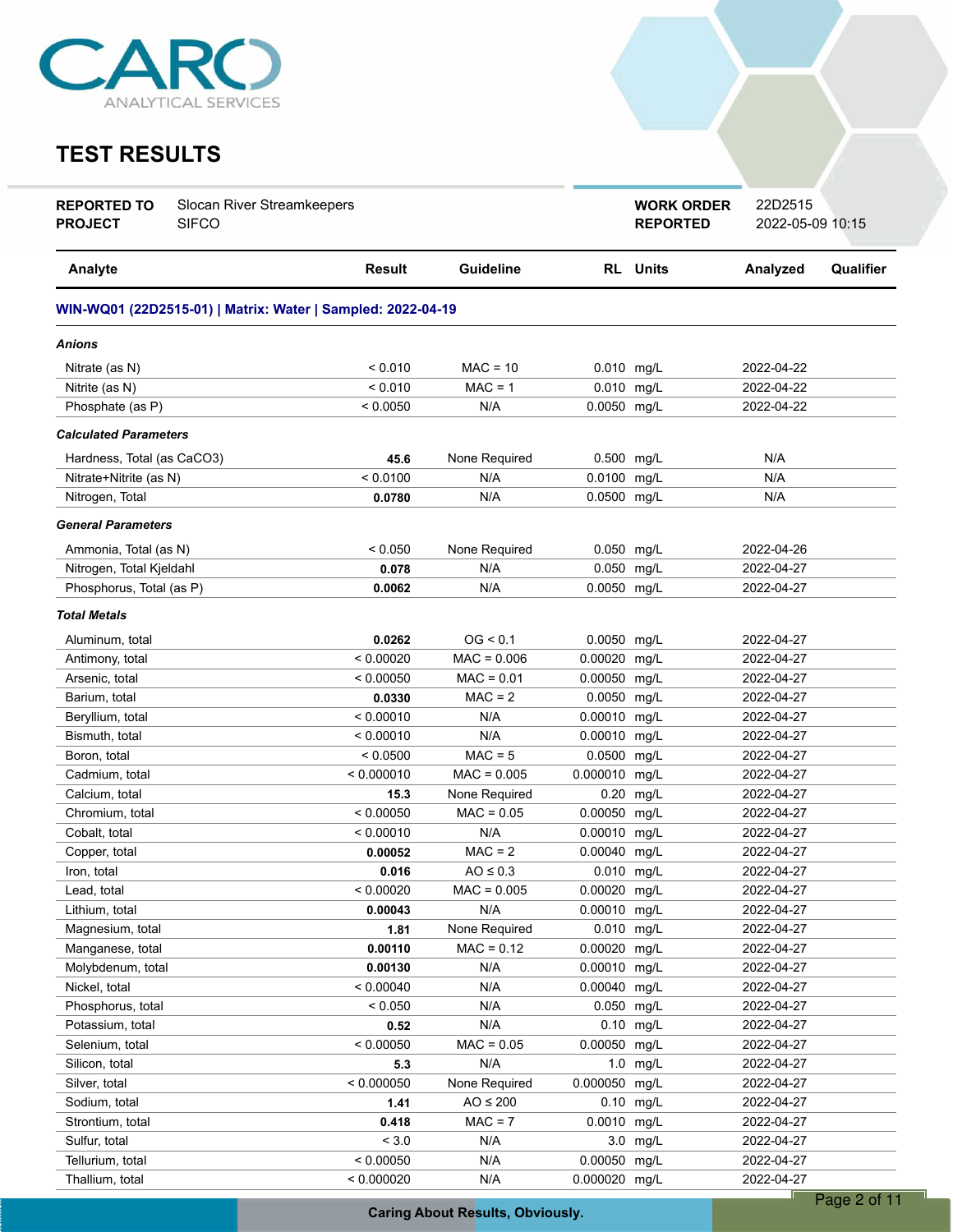

## **TEST RESULTS**

| <b>REPORTED TO</b> | Slocan River Streamkeepers |
|--------------------|----------------------------|
| <b>PROJECT</b>     | <b>SIFCO</b>               |

**REPORTED** 2022-05-09 10:15 **WORK ORDER** 22D2515

| Analyte                                                                | Result    | Guideline    | <b>RL</b> Units | Analyzed   | Qualifier |  |  |
|------------------------------------------------------------------------|-----------|--------------|-----------------|------------|-----------|--|--|
| WIN-WQ01 (22D2515-01)   Matrix: Water   Sampled: 2022-04-19, Continued |           |              |                 |            |           |  |  |
| <b>Total Metals, Continued</b>                                         |           |              |                 |            |           |  |  |
| Thorium, total                                                         | < 0.00010 | N/A          | $0.00010$ mg/L  | 2022-04-27 |           |  |  |
| Tin. total                                                             | < 0.00004 | N/A          | $0.00020$ mg/L  | 2022-04-27 |           |  |  |
| Titanium, total                                                        | < 0.0050  | N/A          | $0.0050$ mg/L   | 2022-04-27 |           |  |  |
| Tungsten, total                                                        | < 0.0002  | N/A          | $0.0010$ mg/L   | 2022-04-27 |           |  |  |
| Uranium, total                                                         | 0.000321  | $MAC = 0.02$ | 0.000020 mg/L   | 2022-04-27 |           |  |  |
| Vanadium, total                                                        | < 0.0010  | N/A          | $0.0050$ mg/L   | 2022-04-27 |           |  |  |
| Zinc, total                                                            | < 0.0040  | $AO \leq 5$  | $0.0040$ mg/L   | 2022-04-27 |           |  |  |
| Zirconium, total                                                       | < 0.00010 | N/A          | 0.00010 mg/L    | 2022-04-27 |           |  |  |

### **TRO-WQ01 (22D2515-02) | Matrix: Water | Sampled: 2022-04-19**

| <b>Anions</b>                |            |               |                |           |            |             |
|------------------------------|------------|---------------|----------------|-----------|------------|-------------|
| Nitrate (as N)               | 0.013      | $MAC = 10$    | 0.010 mg/L     |           | 2022-04-22 |             |
| Nitrite (as N)               | < 0.010    | $MAC = 1$     | 0.010 mg/L     |           | 2022-04-22 |             |
| Phosphate (as P)             | < 0.0050   | N/A           | 0.0050 mg/L    |           | 2022-04-22 |             |
| <b>Calculated Parameters</b> |            |               |                |           |            |             |
| Hardness, Total (as CaCO3)   | 41.5       | None Required | 0.500 mg/L     |           | N/A        |             |
| Nitrate+Nitrite (as N)       | 0.0130     | N/A           | 0.0100 mg/L    |           | N/A        |             |
| Nitrogen, Total              | < 0.0500   | N/A           | 0.0500 mg/L    |           | N/A        |             |
| <b>General Parameters</b>    |            |               |                |           |            |             |
| Ammonia, Total (as N)        | < 0.050    | None Required | 0.050 mg/L     |           | 2022-04-26 |             |
| Nitrogen, Total Kjeldahl     | < 0.050    | N/A           | 0.050 mg/L     |           | 2022-04-27 |             |
| Phosphorus, Total (as P)     | < 0.0050   | N/A           | 0.0050 mg/L    |           | 2022-04-27 |             |
| <b>Total Metals</b>          |            |               |                |           |            |             |
| Aluminum, total              | 0.0211     | OG < 0.1      | 0.0050 mg/L    |           | 2022-04-27 |             |
| Antimony, total              | < 0.00020  | $MAC = 0.006$ | $0.00020$ mg/L |           | 2022-04-27 |             |
| Arsenic, total               | < 0.00050  | $MAC = 0.01$  | 0.00050        | mg/L      | 2022-04-27 |             |
| Barium, total                | 0.0212     | $MAC = 2$     | 0.0050 mg/L    |           | 2022-04-27 |             |
| Beryllium, total             | < 0.00010  | N/A           | 0.00010 mg/L   |           | 2022-04-27 |             |
| Bismuth, total               | < 0.00010  | N/A           | 0.00010 mg/L   |           | 2022-04-27 |             |
| Boron, total                 | < 0.0500   | $MAC = 5$     | 0.0500         | mq/L      | 2022-04-27 |             |
| Cadmium, total               | < 0.000010 | $MAC = 0.005$ | 0.000010       | mq/L      | 2022-04-27 |             |
| Calcium, total               | 14.1       | None Required |                | 0.20 mg/L | 2022-04-27 |             |
| Chromium, total              | < 0.00050  | $MAC = 0.05$  | 0.00050 mg/L   |           | 2022-04-27 |             |
| Cobalt, total                | < 0.00010  | N/A           | 0.00010        | mg/L      | 2022-04-27 |             |
| Copper, total                | < 0.00040  | $MAC = 2$     | 0.00040 mg/L   |           | 2022-04-27 |             |
| Iron, total                  | 0.048      | $AO \leq 0.3$ | 0.010 mg/L     |           | 2022-04-27 |             |
| Lead, total                  | < 0.00020  | $MAC = 0.005$ | 0.00020 mg/L   |           | 2022-04-27 |             |
| Lithium, total               | 0.00077    | N/A           | 0.00010        | mg/L      | 2022-04-27 |             |
| Magnesium, total             | 1.52       | None Required | 0.010 mg/L     |           | 2022-04-27 |             |
| Manganese, total             | 0.00138    | $MAC = 0.12$  | 0.00020 mg/L   |           | 2022-04-27 |             |
|                              |            |               |                |           |            | Page 3 of 1 |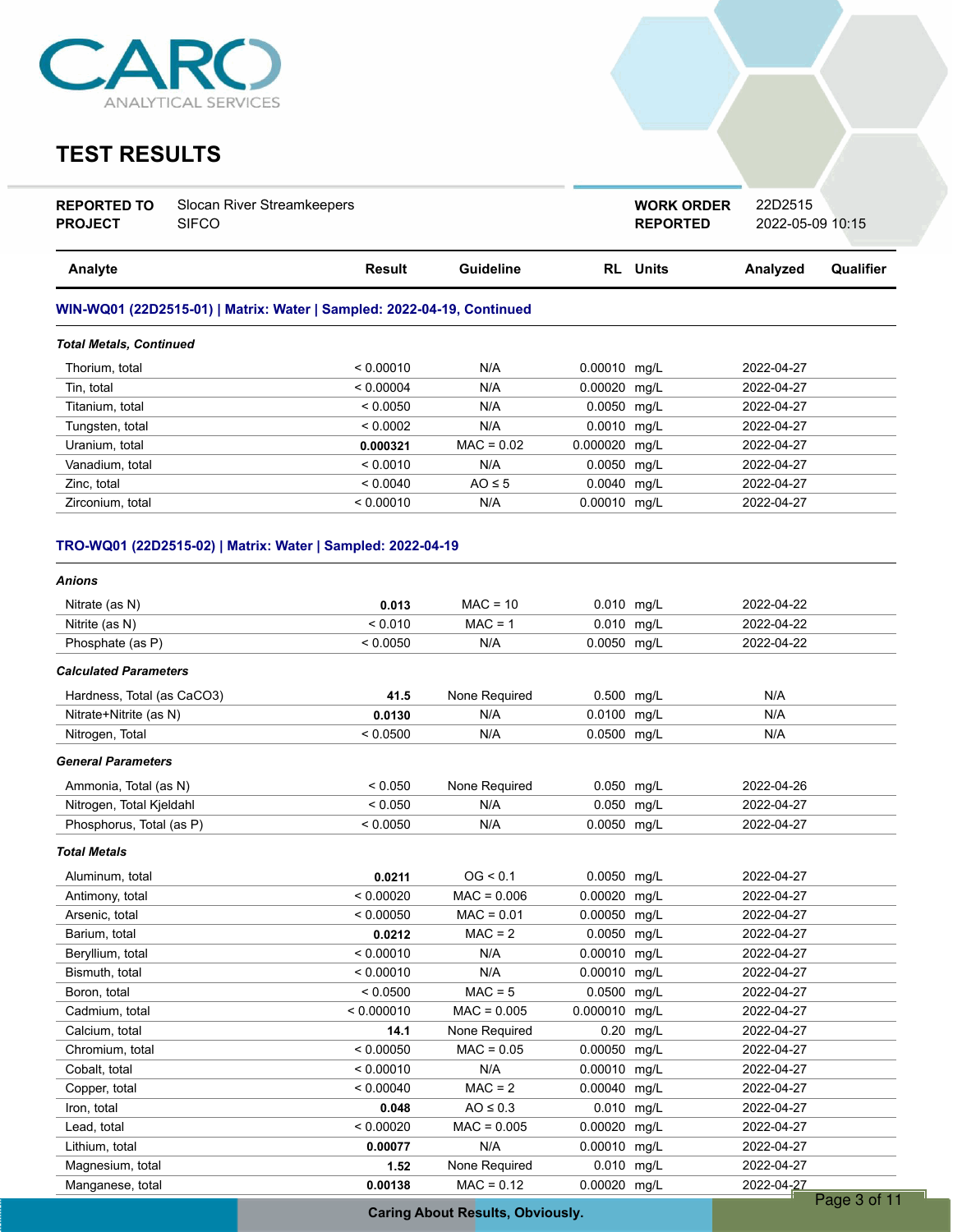

## **TEST RESULTS**

| <b>REPORTED TO</b> | Slocan River Streamkeepers |
|--------------------|----------------------------|
| <b>PROJECT</b>     | <b>SIFCO</b>               |

**WORK ORDER** 22D2515

**REPORTED** 2022-05-09 10:15

| Analyte                        | <b>Result</b>                                                          | <b>Guideline</b> |              | <b>RL</b> Units | Analyzed   | Qualifier |  |  |  |  |
|--------------------------------|------------------------------------------------------------------------|------------------|--------------|-----------------|------------|-----------|--|--|--|--|
|                                | TRO-WQ01 (22D2515-02)   Matrix: Water   Sampled: 2022-04-19, Continued |                  |              |                 |            |           |  |  |  |  |
| <b>Total Metals, Continued</b> |                                                                        |                  |              |                 |            |           |  |  |  |  |
| Molybdenum, total              | 0.00058                                                                | N/A              | 0.00010 mg/L |                 | 2022-04-27 |           |  |  |  |  |
| Nickel, total                  | < 0.00040                                                              | N/A              | 0.00040 mg/L |                 | 2022-04-27 |           |  |  |  |  |
| Phosphorus, total              | < 0.050                                                                | N/A              | 0.050 mg/L   |                 | 2022-04-27 |           |  |  |  |  |
| Potassium, total               | 0.56                                                                   | N/A              |              | 0.10 mg/L       | 2022-04-27 |           |  |  |  |  |
| Selenium, total                | < 0.00050                                                              | $MAC = 0.05$     | 0.00050 mg/L |                 | 2022-04-27 |           |  |  |  |  |
| Silicon, total                 | 5.2                                                                    | N/A              |              | $1.0$ mg/L      | 2022-04-27 |           |  |  |  |  |
| Silver, total                  | < 0.000050                                                             | None Required    | 0.000050     | mq/L            | 2022-04-27 |           |  |  |  |  |
| Sodium, total                  | 1.55                                                                   | $AO \leq 200$    | 0.10         | mg/L            | 2022-04-27 |           |  |  |  |  |
| Strontium, total               | 0.277                                                                  | $MAC = 7$        | 0.0010       | mg/L            | 2022-04-27 |           |  |  |  |  |
| Sulfur, total                  | < 3.0                                                                  | N/A              | 3.0          | mg/L            | 2022-04-27 |           |  |  |  |  |
| Tellurium, total               | < 0.00050                                                              | N/A              | 0.00050      | mq/L            | 2022-04-27 |           |  |  |  |  |
| Thallium, total                | < 0.000020                                                             | N/A              | 0.000020     | mg/L            | 2022-04-27 |           |  |  |  |  |
| Thorium, total                 | < 0.00010                                                              | N/A              | 0.00010 mg/L |                 | 2022-04-27 |           |  |  |  |  |
| Tin, total                     | < 0.00004                                                              | N/A              | 0.00020      | mg/L            | 2022-04-27 |           |  |  |  |  |
| Titanium, total                | < 0.0050                                                               | N/A              | 0.0050 mg/L  |                 | 2022-04-27 |           |  |  |  |  |
| Tungsten, total                | < 0.0002                                                               | N/A              | 0.0010 mg/L  |                 | 2022-04-27 |           |  |  |  |  |
| Uranium, total                 | 0.00156                                                                | $MAC = 0.02$     | 0.000020     | mg/L            | 2022-04-27 |           |  |  |  |  |
| Vanadium, total                | < 0.0010                                                               | N/A              | 0.0050 mg/L  |                 | 2022-04-27 |           |  |  |  |  |
| Zinc, total                    | < 0.0040                                                               | $AO \leq 5$      | 0.0040 mg/L  |                 | 2022-04-27 |           |  |  |  |  |
| Zirconium, total               | < 0.00010                                                              | N/A              | 0.00010 mg/L |                 | 2022-04-27 |           |  |  |  |  |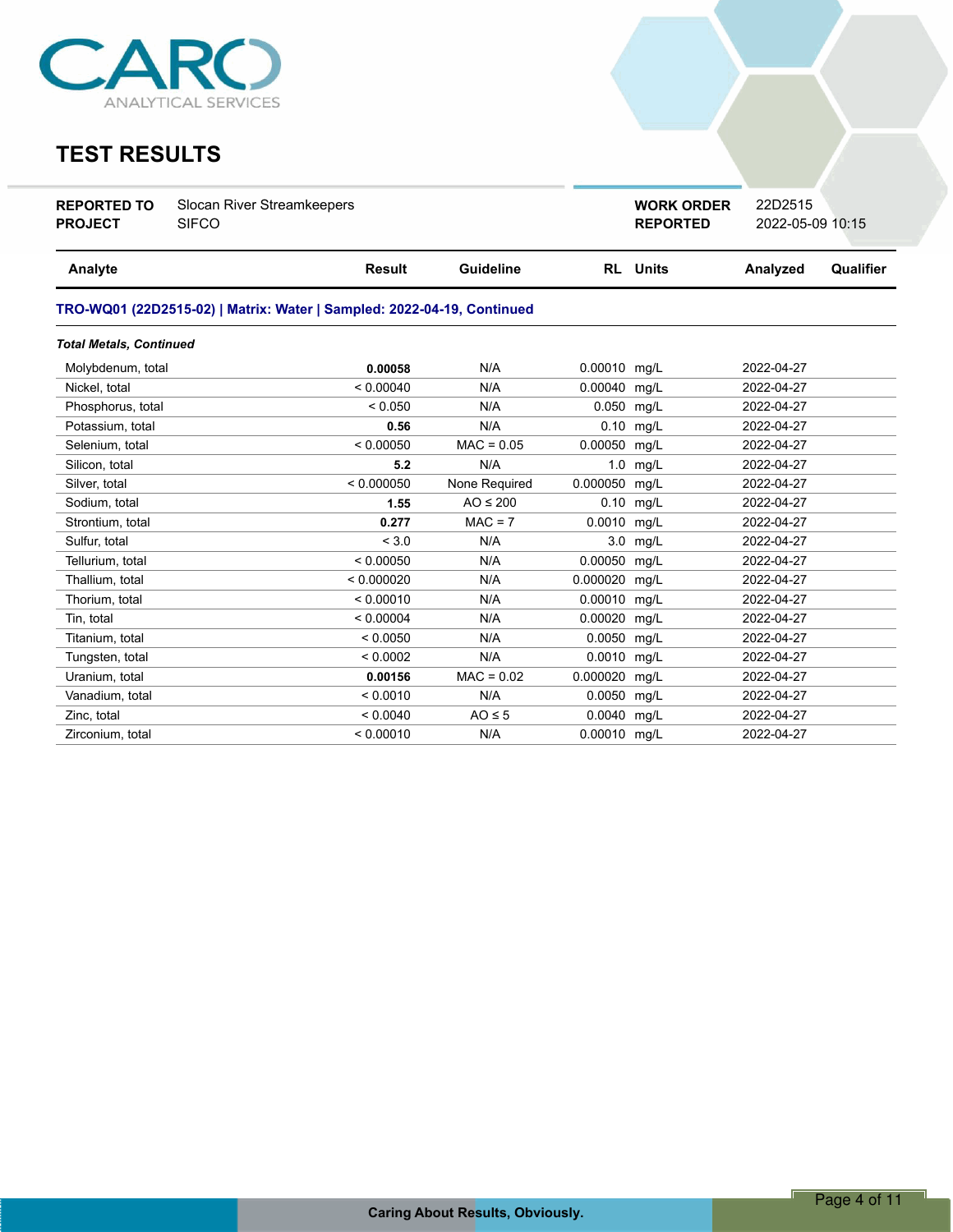

# **APPENDIX 1: SUPPORTING INFORMATION**

| <b>REPORTED TO</b> | Slocan River Streamkeepers |
|--------------------|----------------------------|
| <b>PROJECT</b>     | <b>SIFCO</b>               |

**REPORTED** 2022-05-09 10:15 **WORK ORDER** 22D2515

| <b>Analysis Description</b>       | Method Ref.                                 | <b>Technique</b>                                                                        | Accredited   | Location |
|-----------------------------------|---------------------------------------------|-----------------------------------------------------------------------------------------|--------------|----------|
| Ammonia. Total in Water           | SM 4500-NH3 G*<br>(2017)                    | Automated Colorimetry (Phenate)                                                         | ✓            | Kelowna  |
| Anions in Water                   | SM 4110 B (2017)                            | Ion Chromatography                                                                      | ✓            | Kelowna  |
| Hardness in Water                 | SM 2340 B* (2017)                           | Calculation: 2.497 [total Ca] + 4.118 [total Mg]<br>(Est)                               | ✓            | N/A      |
| Nitrogen, Total Kjeldahl in Water | SM 4500-Norg D*<br>(2017)                   | <b>Block Digestion and Flow Injection Analysis</b>                                      | $\checkmark$ | Kelowna  |
| Phosphorus, Total in Water        | SM 4500-P B.5* (2011)<br>SM 4500-P F (2017) | Persulfate Digestion / Automated Colorimetry<br>(Ascorbic Acid)                         | ✓            | Kelowna  |
| <b>Total Metals in Water</b>      | FPA 200 2 / FPA 6020B                       | HNO3+HCl Hot Block Digestion / Inductively<br>Coupled Plasma-Mass Spectroscopy (ICP-MS) | ✓            | Richmond |

*Note: An asterisk in the Method Reference indicates that the CARO method has been modified from the reference method*

### **Glossary of Terms:**

| RL         | Reporting Limit (default)                                                                                             |
|------------|-----------------------------------------------------------------------------------------------------------------------|
| ≺          | Less than the specified Reporting Limit (RL) - the actual RL may be higher than the default RL due to various factors |
| AO         | Aesthetic Objective                                                                                                   |
| <b>MAC</b> | Maximum Acceptable Concentration (health based)                                                                       |
| mg/L       | Milligrams per litre                                                                                                  |
| OG.        | Operational Guideline (treated water)                                                                                 |
| <b>EPA</b> | United States Environmental Protection Agency Test Methods                                                            |
| <b>SM</b>  | Standard Methods for the Examination of Water and Wastewater, American Public Health Association                      |

### **Guidelines Referenced in this Report:**

Guidelines for Canadian Drinking Water Quality (Health Canada, June 2019)

*Note: In some cases, the values displayed on the report represent the lowest guideline and are to be verified by the end user*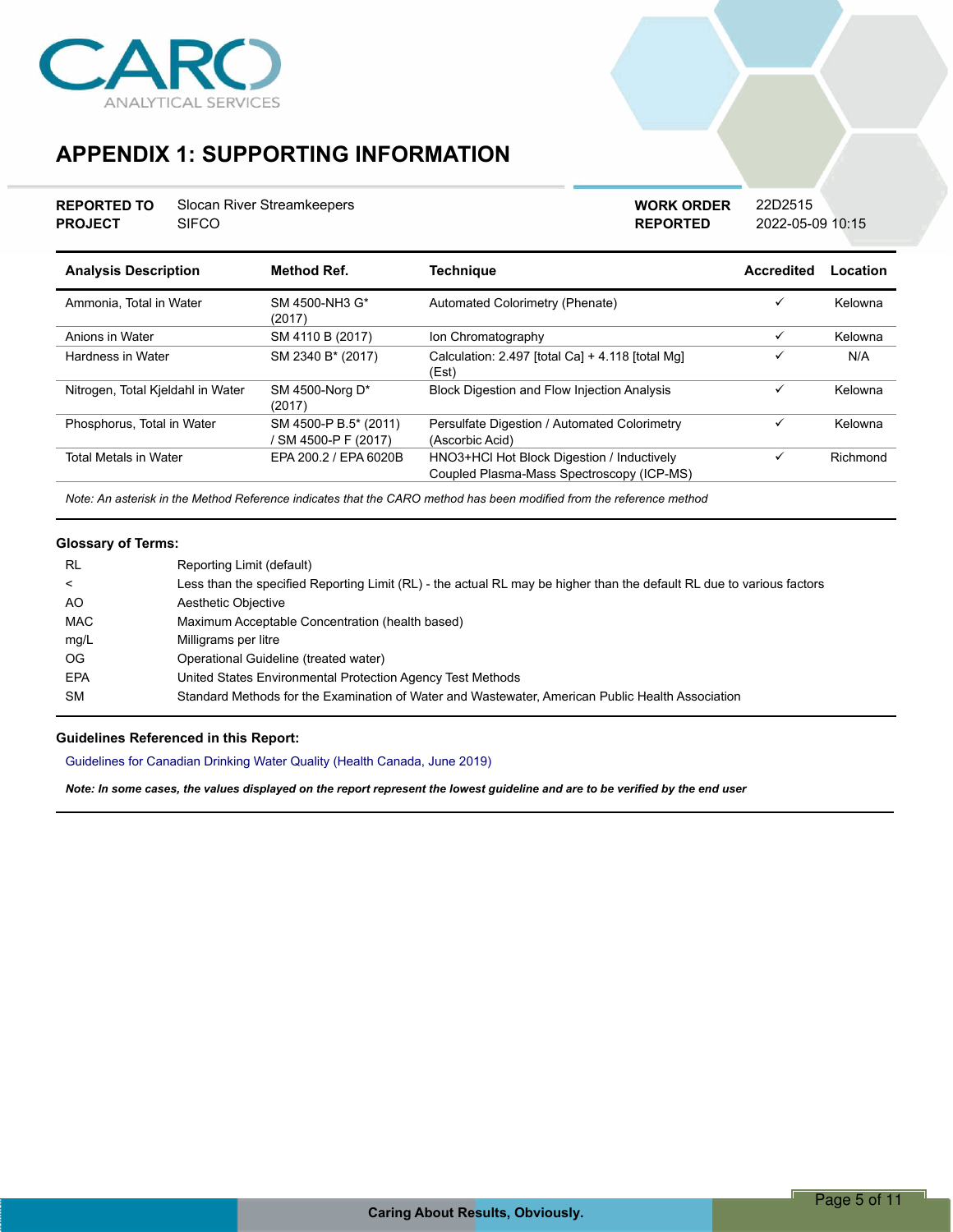

## **APPENDIX 1: SUPPORTING INFORMATION**

| <b>REPORTED TO</b> | Slocan River Streamkeepers |
|--------------------|----------------------------|
| <b>PROJECT</b>     | <b>SIFCO</b>               |

**REPORTED** 2022-05-09 10:15 **WORK ORDER** 22D2515

### **General Comments:**

The results in this report apply to the samples analyzed in accordance with the Chain of Custody document. This analytical report must be reproduced in its entirety. CARO is not responsible for any loss or damage resulting directly or indirectly from error or omission in the conduct of testing. Liability is limited to the cost of analysis. Samples will be disposed of 30 days after the test report has been issued or once samples expire, whichever comes first. Longer hold is possible if agreed to in writing.

Results in **Bold** indicate values that are above CARO's method reporting limits. Any results that are above regulatory limits are highlighted **red**. Please note that results will only be highlighted red if the regulatory limits are included on the CARO report. Any Bold and/or highlighted results do not take into account method uncertainty. If you would like method uncertainty or regulatory limits to be included on your report, please contact your Account Manager:TeamCaro@caro.ca

Please note any requlatory quidelines applied to this report are added as a convenience to the client, at their request, to help provide some initial context to analytical results obtained. Although CARO makes every effort to ensure accuracy of the associated regulatory guideline(s) applied, the guidelines applied cannot be assumed to be correct due to a variety of factors and as such CARO Analytical Services assumes no liability or responsibility for the use of those guidelines to make any decisions. The original source of the regulation should be verified and a review of the guideline (s) should be validated as correct in order to make any decisions arising from the comparison of the analytical data obtained to the *relevant regulatory guideline for oneís particular circumstances. Further, CARO Analytical Services assumes no liability or responsibility for any loss attributed from the use of these guidelines in any way.*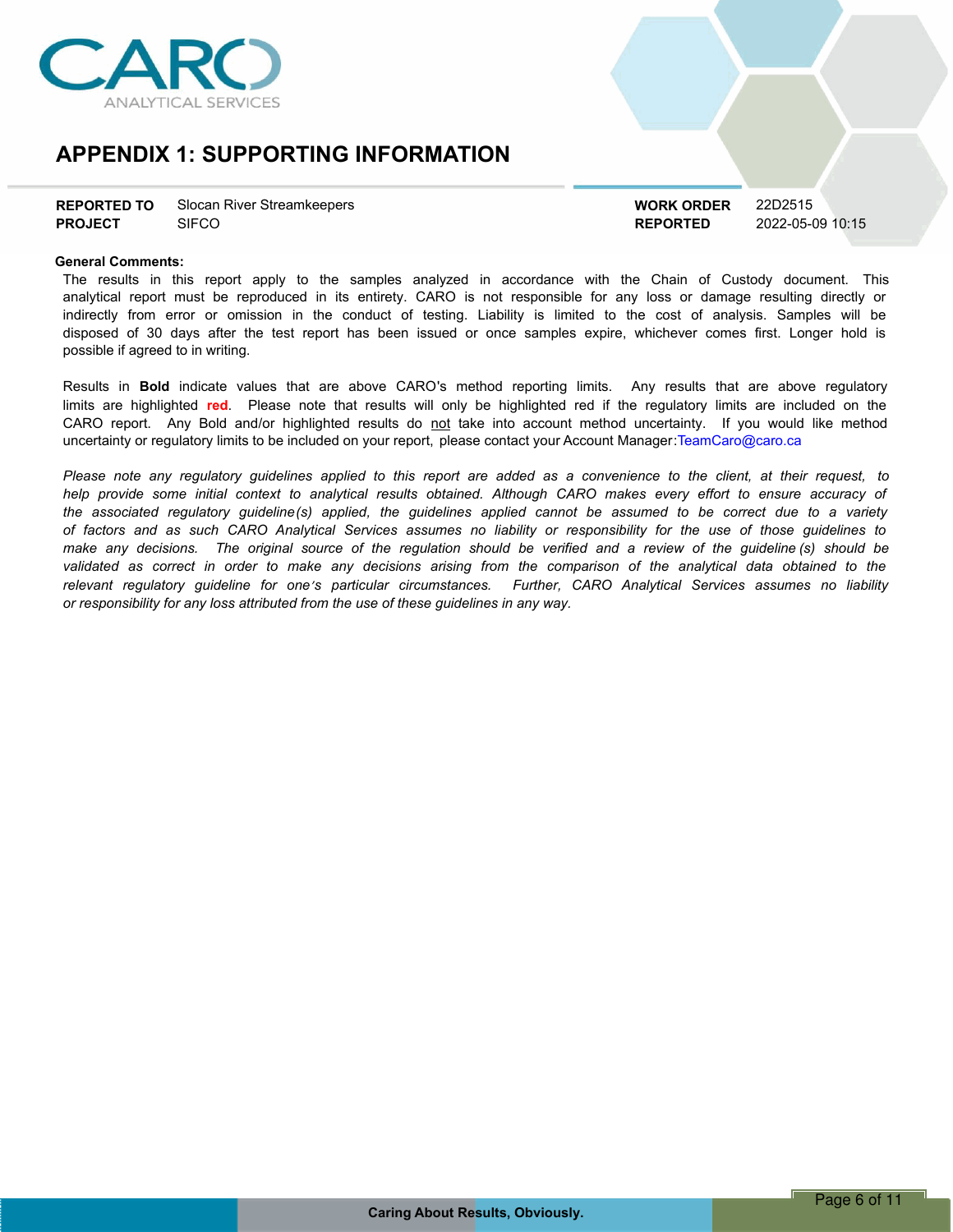

|                | <b>REPORTED TO</b> Slocan River Streamkeepers | <b>WORK ORDER</b> | 22D2515          |
|----------------|-----------------------------------------------|-------------------|------------------|
| <b>PROJECT</b> | SIFCO                                         | <b>REPORTED</b>   | 2022-05-09 10:15 |

The following section displays the quality control (QC) data that is associated with your sample data. Groups of samples are prepared in "batches" and analyzed in conjunction with QC samples that ensure your data is of the highest quality. Common QC types include:

- ï **Method Blank (Blk)**: A blank sample that undergoes sample processing identical to that carried out for the test samples. Method blank results are used to assess contamination from the laboratory environment and reagents.
- ï **Duplicate (Dup)**: An additional or second portion of a randomly selected sample in the analytical run carried through the entire analytical process. Duplicates provide a measure of the analytical method's precision (reproducibility).
- ï **Blank Spike (BS)**: A sample of known concentration which undergoes processing identical to that carried out for test samples, also referred to as a laboratory control sample (LCS). Blank spikes provide a measure of the analytical method's accuracy.

Matrix Spike (MS): A second aliquot of sample is fortified with a known concentration of target analytes and carried through the entire analytical process. Matrix spikes evaluate potential matrix effects that may affect the analyte recovery.

ï **Reference Material (SRM)**: A homogenous material of similar matrix to the samples, certified for the parameter(s) listed. Reference Materials ensure that the analytical process is adequate to achieve acceptable recoveries of the parameter(s) tested.

Each QC type is analyzed at a 5-10% frequency, i.e. one blank/duplicate/spike for every 10-20 samples. For all types of QC, the specified recovery (% Rec) and relative percent difference (RPD) limits are derived from long-term method performance averages and/or prescribed by the reference method.

| Analyte                     | Result   | <b>RL Units</b>         | <b>Spike</b><br>Level | <b>Source</b><br><b>Result</b>             | % REC | <b>REC</b><br>Limit | % RPD | <b>RPD</b><br>Limit | Qualifier |
|-----------------------------|----------|-------------------------|-----------------------|--------------------------------------------|-------|---------------------|-------|---------------------|-----------|
| Anions, Batch B2D2113       |          |                         |                       |                                            |       |                     |       |                     |           |
| <b>Blank (B2D2113-BLK1)</b> |          |                         |                       | Prepared: 2022-04-22, Analyzed: 2022-04-22 |       |                     |       |                     |           |
| Nitrate (as N)              | < 0.010  | $0.010$ mg/L            |                       |                                            |       |                     |       |                     |           |
| Nitrite (as N)              | < 0.010  | $0.010$ mg/L            |                       |                                            |       |                     |       |                     |           |
| Phosphate (as P)            | < 0.0050 | $0.0050$ mg/L           |                       |                                            |       |                     |       |                     |           |
| <b>Blank (B2D2113-BLK2)</b> |          |                         |                       | Prepared: 2022-04-22, Analyzed: 2022-04-22 |       |                     |       |                     |           |
| Nitrate (as N)              | < 0.010  | $0.010$ mg/L            |                       |                                            |       |                     |       |                     |           |
| Nitrite (as N)              | < 0.010  | 0.010 mg/L              |                       |                                            |       |                     |       |                     |           |
| Phosphate (as P)            | < 0.0050 | 0.0050 mg/L             |                       |                                            |       |                     |       |                     |           |
| <b>Blank (B2D2113-BLK3)</b> |          |                         |                       | Prepared: 2022-04-22, Analyzed: 2022-04-22 |       |                     |       |                     |           |
| Nitrate (as N)              | < 0.010  | $0.010$ mg/L            |                       |                                            |       |                     |       |                     |           |
| Nitrite (as N)              | < 0.010  | $0.010$ mg/L            |                       |                                            |       |                     |       |                     |           |
| Phosphate (as P)            | < 0.0050 | 0.0050 mg/L             |                       |                                            |       |                     |       |                     |           |
| <b>Blank (B2D2113-BLK4)</b> |          |                         |                       | Prepared: 2022-04-22, Analyzed: 2022-04-22 |       |                     |       |                     |           |
| Nitrate (as N)              | < 0.010  | 0.010 mg/L              |                       |                                            |       |                     |       |                     |           |
| Nitrite (as N)              | < 0.010  | 0.010 mg/L              |                       |                                            |       |                     |       |                     |           |
| Phosphate (as P)            | < 0.0050 | 0.0050 mg/L             |                       |                                            |       |                     |       |                     |           |
| LCS (B2D2113-BS1)           |          |                         |                       | Prepared: 2022-04-22, Analyzed: 2022-04-22 |       |                     |       |                     |           |
| Nitrate (as N)              | 3.95     | $0.010$ mg/L            | 4.00                  |                                            | 99    | 90-110              |       |                     |           |
| Nitrite (as N)              | 1.92     | $\overline{0.010}$ mg/L | 2.00                  |                                            | 96    | 85-115              |       |                     |           |
| Phosphate (as P)            | 1.07     | 0.0050 mg/L             | 1.00                  |                                            | 107   | 80-120              |       |                     |           |
| LCS (B2D2113-BS2)           |          |                         |                       | Prepared: 2022-04-22, Analyzed: 2022-04-22 |       |                     |       |                     |           |
| Nitrate (as N)              | 4.11     | 0.010 mg/L              | 4.00                  |                                            | 103   | 90-110              |       |                     |           |
| Nitrite (as N)              | 1.94     | 0.010 mg/L              | 2.00                  |                                            | 97    | 85-115              |       |                     |           |
| Phosphate (as P)            | 1.02     | 0.0050 mg/L             | 1.00                  |                                            | 102   | 80-120              |       |                     |           |
| LCS (B2D2113-BS3)           |          |                         |                       | Prepared: 2022-04-22, Analyzed: 2022-04-22 |       |                     |       |                     |           |
| Nitrate (as N)              | 3.93     | 0.010 mg/L              | 4.00                  |                                            | 98    | 90-110              |       |                     |           |
| Nitrite (as N)              | 1.92     | 0.010 mg/L              | 2.00                  |                                            | 96    | 85-115              |       |                     |           |
| Phosphate (as P)            | 1.01     | 0.0050 mg/L             | 1.00                  |                                            | 101   | 80-120              |       |                     |           |
| LCS (B2D2113-BS4)           |          |                         |                       | Prepared: 2022-04-22, Analyzed: 2022-04-22 |       |                     |       |                     |           |
| Nitrate (as N)              | 3.94     | $0.010$ mg/L            | 4.00                  |                                            | 99    | 90-110              |       |                     |           |
| Nitrite (as N)              | 1.92     | 0.010 mg/L              | 2.00                  |                                            | 96    | 85-115              |       |                     |           |
|                             |          |                         |                       |                                            |       |                     |       | $\mathbf{D}$        | 7.11      |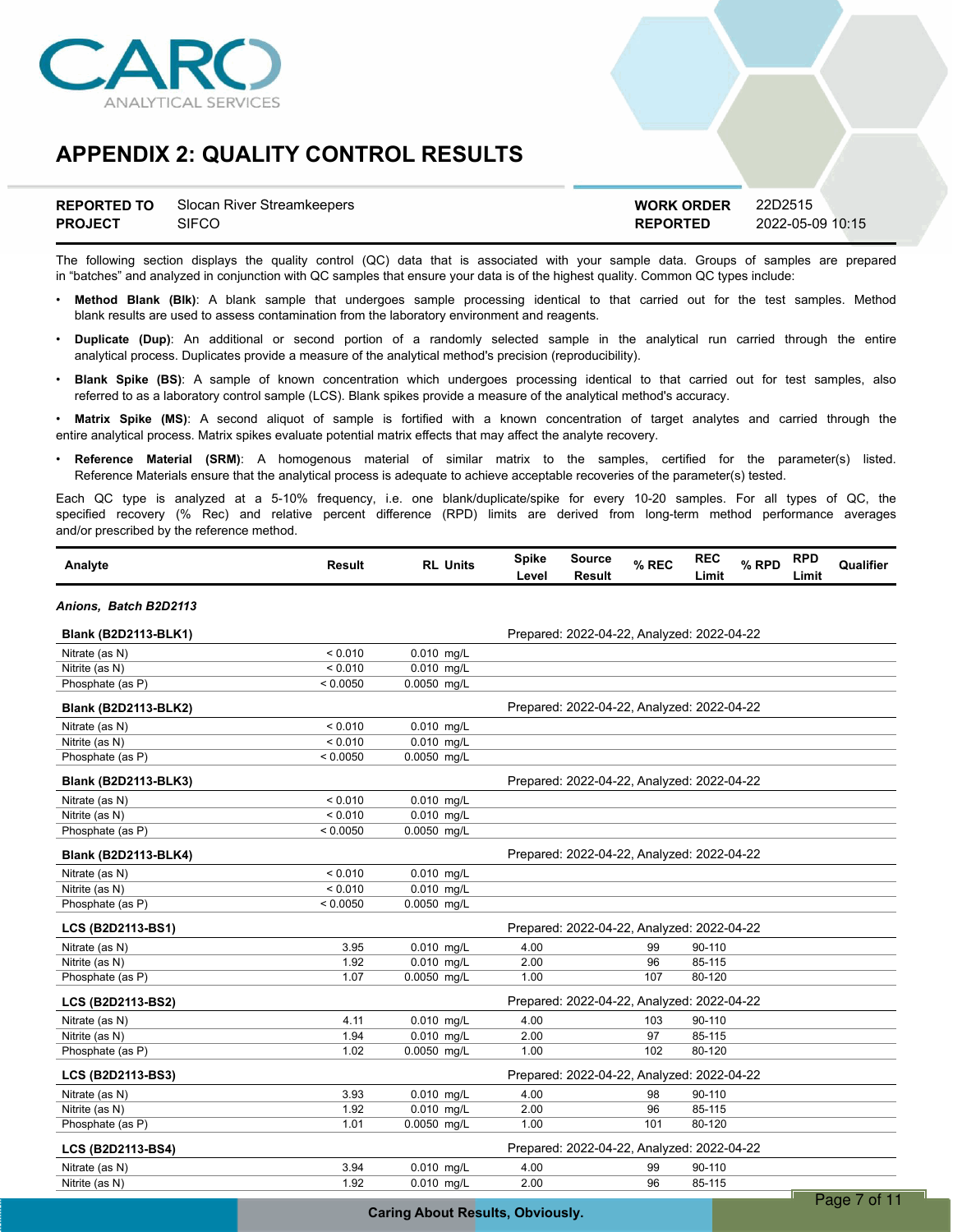

| <b>REPORTED TO</b><br><b>PROJECT</b> | Slocan River Streamkeepers<br><b>SIFCO</b> |          |                    |                       |                                            | <b>WORK ORDER</b><br><b>REPORTED</b> |                     | 22D2515 | 2022-05-09 10:15    |           |
|--------------------------------------|--------------------------------------------|----------|--------------------|-----------------------|--------------------------------------------|--------------------------------------|---------------------|---------|---------------------|-----------|
| Analyte                              |                                            | Result   | <b>RL Units</b>    | <b>Spike</b><br>Level | <b>Source</b><br>Result                    | % REC                                | <b>REC</b><br>Limit | % RPD   | <b>RPD</b><br>Limit | Qualifier |
| Anions, Batch B2D2113, Continued     |                                            |          |                    |                       |                                            |                                      |                     |         |                     |           |
| LCS (B2D2113-BS4), Continued         |                                            |          |                    |                       | Prepared: 2022-04-22, Analyzed: 2022-04-22 |                                      |                     |         |                     |           |
| Phosphate (as P)                     |                                            | 1.02     | 0.0050 mg/L        | 1.00                  |                                            | 102                                  | 80-120              |         |                     |           |
| General Parameters, Batch B2D2451    |                                            |          |                    |                       |                                            |                                      |                     |         |                     |           |
| <b>Blank (B2D2451-BLK1)</b>          |                                            |          |                    |                       | Prepared: 2022-04-26, Analyzed: 2022-04-26 |                                      |                     |         |                     |           |
| Phosphorus, Total (as P)             |                                            | < 0.0020 | 0.0020 mg/L        |                       |                                            |                                      |                     |         |                     |           |
| <b>Blank (B2D2451-BLK2)</b>          |                                            |          |                    |                       | Prepared: 2022-04-26, Analyzed: 2022-04-26 |                                      |                     |         |                     |           |
| Phosphorus, Total (as P)             |                                            | < 0.0020 | 0.0020 mg/L        |                       |                                            |                                      |                     |         |                     |           |
| LCS (B2D2451-BS1)                    |                                            |          |                    |                       | Prepared: 2022-04-26, Analyzed: 2022-04-26 |                                      |                     |         |                     |           |
| Phosphorus, Total (as P)             |                                            | 0.110    | $0.0020$ mg/L      | 0.100                 |                                            | 110                                  | 85-115              |         |                     |           |
| LCS (B2D2451-BS2)                    |                                            |          |                    |                       | Prepared: 2022-04-26, Analyzed: 2022-04-26 |                                      |                     |         |                     |           |
| Phosphorus, Total (as P)             |                                            | 0.111    | 0.0020 mg/L        | 0.100                 |                                            | 111                                  | 85-115              |         |                     |           |
| General Parameters, Batch B2D2466    |                                            |          |                    |                       |                                            |                                      |                     |         |                     |           |
| Blank (B2D2466-BLK1)                 |                                            |          |                    |                       | Prepared: 2022-04-26, Analyzed: 2022-04-26 |                                      |                     |         |                     |           |
| Ammonia, Total (as N)                |                                            | < 0.050  | 0.050 mg/L         |                       |                                            |                                      |                     |         |                     |           |
| <b>Blank (B2D2466-BLK2)</b>          |                                            |          |                    |                       | Prepared: 2022-04-26, Analyzed: 2022-04-26 |                                      |                     |         |                     |           |
| Ammonia, Total (as N)                |                                            | < 0.050  | 0.050 mg/L         |                       |                                            |                                      |                     |         |                     |           |
| <b>Blank (B2D2466-BLK3)</b>          |                                            |          |                    |                       | Prepared: 2022-04-26, Analyzed: 2022-04-26 |                                      |                     |         |                     |           |
| Ammonia, Total (as N)                |                                            | < 0.050  | 0.050 mg/L         |                       |                                            |                                      |                     |         |                     |           |
| <b>Blank (B2D2466-BLK4)</b>          |                                            |          |                    |                       | Prepared: 2022-04-26, Analyzed: 2022-04-26 |                                      |                     |         |                     |           |
| Ammonia, Total (as N)                |                                            | < 0.050  | 0.050 mg/L         |                       |                                            |                                      |                     |         |                     |           |
| <b>Blank (B2D2466-BLK5)</b>          |                                            |          |                    |                       | Prepared: 2022-04-26, Analyzed: 2022-04-26 |                                      |                     |         |                     |           |
| Ammonia, Total (as N)                |                                            | < 0.050  | 0.050 mg/L         |                       |                                            |                                      |                     |         |                     |           |
| <b>Blank (B2D2466-BLK6)</b>          |                                            |          |                    |                       | Prepared: 2022-04-26, Analyzed: 2022-04-26 |                                      |                     |         |                     |           |
| Ammonia, Total (as N)                |                                            | < 0.050  | 0.050 mg/L         |                       |                                            |                                      |                     |         |                     |           |
| LCS (B2D2466-BS1)                    |                                            |          |                    |                       | Prepared: 2022-04-26, Analyzed: 2022-04-26 |                                      |                     |         |                     |           |
| Ammonia, Total (as N)                |                                            | 0.963    | 0.050 mg/L         | 1.00                  |                                            | 96                                   | 90-115              |         |                     |           |
| LCS (B2D2466-BS2)                    |                                            |          |                    |                       | Prepared: 2022-04-26, Analyzed: 2022-04-26 |                                      |                     |         |                     |           |
| Ammonia, Total (as N)                |                                            | 0.995    | $0.050$ mg/L       | 1.00                  |                                            | 100                                  | 90-115              |         |                     |           |
| LCS (B2D2466-BS3)                    |                                            |          |                    |                       | Prepared: 2022-04-26, Analyzed: 2022-04-26 |                                      |                     |         |                     |           |
| Ammonia, Total (as N)                |                                            | 0.961    | 0.050 mg/L         | 1.00                  |                                            | 96                                   | 90-115              |         |                     |           |
| LCS (B2D2466-BS4)                    |                                            |          |                    |                       | Prepared: 2022-04-26, Analyzed: 2022-04-26 |                                      |                     |         |                     |           |
| Ammonia, Total (as N)                |                                            | 0.962    | $0.050$ mg/L       | 1.00                  |                                            | 96                                   | 90-115              |         |                     |           |
| LCS (B2D2466-BS5)                    |                                            |          |                    |                       | Prepared: 2022-04-26, Analyzed: 2022-04-26 |                                      |                     |         |                     |           |
| Ammonia, Total (as N)                |                                            | 0.984    | 0.050 mg/L         | 1.00                  |                                            | 98                                   | 90-115              |         |                     |           |
| LCS (B2D2466-BS6)                    |                                            |          |                    |                       | Prepared: 2022-04-26, Analyzed: 2022-04-26 |                                      |                     |         |                     |           |
| Ammonia, Total (as N)                |                                            | 0.993    | 0.050 mg/L         | 1.00                  |                                            | 99                                   | 90-115              |         |                     |           |
| Duplicate (B2D2466-DUP4)             |                                            |          | Source: 22D2515-02 |                       | Prepared: 2022-04-26, Analyzed: 2022-04-26 |                                      |                     |         |                     |           |
| Ammonia, Total (as N)                |                                            | < 0.050  | 0.050 mg/L         |                       | < 0.050                                    |                                      |                     |         | 15                  |           |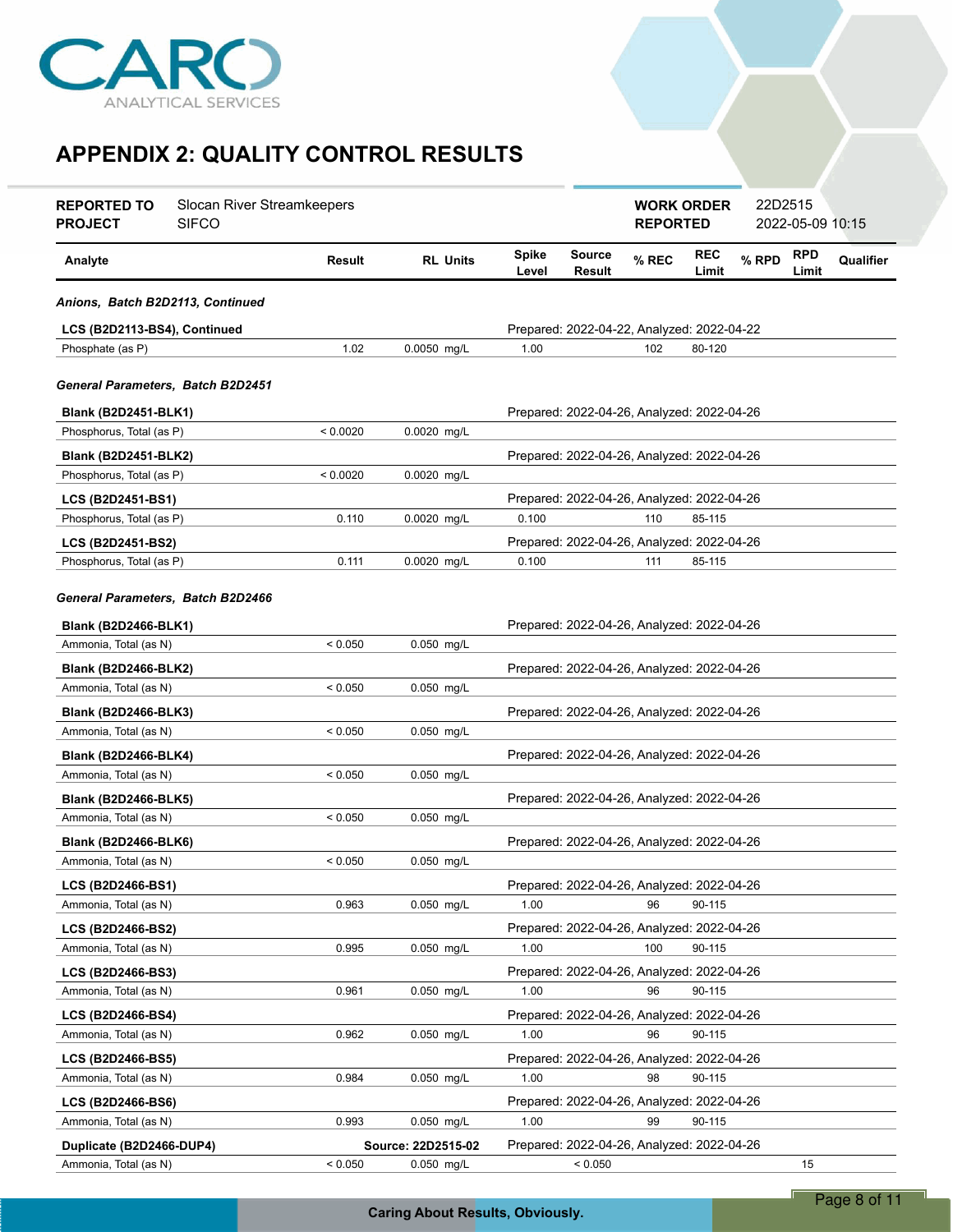

| <b>REPORTED TO</b><br><b>SIFCO</b><br><b>PROJECT</b> | Slocan River Streamkeepers |                                |                 |                |                                            | <b>REPORTED</b> | <b>WORK ORDER</b>   | 22D2515 | 2022-05-09 10:15    |              |
|------------------------------------------------------|----------------------------|--------------------------------|-----------------|----------------|--------------------------------------------|-----------------|---------------------|---------|---------------------|--------------|
| Analyte                                              | Result                     |                                | <b>RL Units</b> | Spike<br>Level | <b>Source</b><br>Result                    | % REC           | <b>REC</b><br>Limit | % RPD   | <b>RPD</b><br>Limit | Qualifier    |
| General Parameters, Batch B2D2466, Continued         |                            |                                |                 |                |                                            |                 |                     |         |                     |              |
| Matrix Spike (B2D2466-MS4)                           |                            | Source: 22D2515-02             |                 |                | Prepared: 2022-04-26, Analyzed: 2022-04-26 |                 |                     |         |                     |              |
| Ammonia, Total (as N)                                | 0.281                      | 0.050 mg/L                     |                 | 0.250          | < 0.050                                    | 112             | 75-125              |         |                     |              |
| General Parameters,  Batch B2D2547                   |                            |                                |                 |                |                                            |                 |                     |         |                     |              |
| <b>Blank (B2D2547-BLK1)</b>                          |                            |                                |                 |                | Prepared: 2022-04-26, Analyzed: 2022-04-27 |                 |                     |         |                     |              |
| Nitrogen, Total Kjeldahl                             | < 0.050                    | 0.050 mg/L                     |                 |                |                                            |                 |                     |         |                     |              |
| LCS (B2D2547-BS1)                                    |                            |                                |                 |                | Prepared: 2022-04-26, Analyzed: 2022-04-27 |                 |                     |         |                     |              |
| Nitrogen, Total Kjeldahl                             | 1.06                       | 0.050 mg/L                     |                 | 1.00           |                                            | 106             | 85-115              |         |                     |              |
| Total Metals, Batch B2D2587                          |                            |                                |                 |                |                                            |                 |                     |         |                     |              |
| Blank (B2D2587-BLK1)                                 |                            |                                |                 |                | Prepared: 2022-04-26, Analyzed: 2022-04-27 |                 |                     |         |                     |              |
| Aluminum, total                                      | < 0.0050                   | 0.0050 mg/L                    |                 |                |                                            |                 |                     |         |                     |              |
| Antimony, total<br>Arsenic, total                    | < 0.00020<br>< 0.00050     | 0.00020 mg/L<br>$0.00050$ mg/L |                 |                |                                            |                 |                     |         |                     |              |
| Barium, total                                        | < 0.0050                   | 0.0050 mg/L                    |                 |                |                                            |                 |                     |         |                     |              |
| Beryllium, total                                     | < 0.00010                  | 0.00010 mg/L                   |                 |                |                                            |                 |                     |         |                     |              |
| Bismuth, total                                       | < 0.00010                  | 0.00010 mg/L                   |                 |                |                                            |                 |                     |         |                     |              |
| Boron, total                                         | < 0.0500                   | 0.0500 mg/L                    |                 |                |                                            |                 |                     |         |                     |              |
| Cadmium, total                                       | < 0.000010                 | 0.000010 mg/L                  |                 |                |                                            |                 |                     |         |                     |              |
| Calcium, total<br>Chromium, total                    | < 0.20<br>< 0.00050        | $0.20$ mg/L<br>0.00050 mg/L    |                 |                |                                            |                 |                     |         |                     |              |
| Cobalt, total                                        | < 0.00010                  | 0.00010 mg/L                   |                 |                |                                            |                 |                     |         |                     |              |
| Copper, total                                        | < 0.00040                  | 0.00040 mg/L                   |                 |                |                                            |                 |                     |         |                     |              |
| Iron, total                                          | < 0.010                    | 0.010 mg/L                     |                 |                |                                            |                 |                     |         |                     |              |
| Lead, total                                          | < 0.00020                  | 0.00020 mg/L                   |                 |                |                                            |                 |                     |         |                     |              |
| Lithium, total                                       | < 0.00010                  | 0.00010 mg/L                   |                 |                |                                            |                 |                     |         |                     |              |
| Magnesium, total                                     | < 0.010                    | 0.010 mg/L                     |                 |                |                                            |                 |                     |         |                     |              |
| Manganese, total                                     | < 0.00020                  | 0.00020 mg/L                   |                 |                |                                            |                 |                     |         |                     |              |
| Molybdenum, total<br>Nickel, total                   | < 0.00010<br>< 0.00040     | 0.00010 mg/L<br>0.00040 mg/L   |                 |                |                                            |                 |                     |         |                     |              |
| Phosphorus, total                                    | < 0.050                    | 0.050 mg/L                     |                 |                |                                            |                 |                     |         |                     |              |
| Potassium, total                                     | < 0.10                     | $0.10$ mg/L                    |                 |                |                                            |                 |                     |         |                     |              |
| Selenium, total                                      | < 0.00050                  | $0.00050$ mg/L                 |                 |                |                                            |                 |                     |         |                     |              |
| Silicon, total                                       | < 1.0                      |                                | $1.0$ mg/L      |                |                                            |                 |                     |         |                     |              |
| Silver, total                                        | < 0.000050                 | 0.000050 mg/L                  |                 |                |                                            |                 |                     |         |                     |              |
| Sodium, total                                        | < 0.10                     | $0.10$ mg/L                    |                 |                |                                            |                 |                     |         |                     |              |
| Strontium, total<br>Sulfur, total                    | < 0.0010<br>< 3.0          | 0.0010 mg/L                    | 3.0 mg/L        |                |                                            |                 |                     |         |                     |              |
| Tellurium, total                                     | < 0.00050                  | 0.00050 mg/L                   |                 |                |                                            |                 |                     |         |                     |              |
| Thallium, total                                      | < 0.000020                 | 0.000020 mg/L                  |                 |                |                                            |                 |                     |         |                     | <b>BLK</b>   |
| Thorium, total                                       | < 0.00010                  | 0.00010 mg/L                   |                 |                |                                            |                 |                     |         |                     |              |
| Tin, total                                           | < 0.00004                  | 0.00004 mg/L                   |                 |                |                                            |                 |                     |         |                     |              |
| Titanium, total                                      | < 0.0050                   | 0.0050 mg/L                    |                 |                |                                            |                 |                     |         |                     |              |
| Tungsten, total                                      | < 0.0002                   | 0.0002 mg/L                    |                 |                |                                            |                 |                     |         |                     |              |
| Uranium, total<br>Vanadium, total                    | < 0.000020<br>< 0.0010     | 0.000020 mg/L<br>0.0010 mg/L   |                 |                |                                            |                 |                     |         |                     |              |
| Zinc, total                                          | < 0.0040                   | 0.0040 mg/L                    |                 |                |                                            |                 |                     |         |                     |              |
| Zirconium, total                                     | < 0.00010                  | 0.00010 mg/L                   |                 |                |                                            |                 |                     |         |                     |              |
| LCS (B2D2587-BS1)                                    |                            |                                |                 |                | Prepared: 2022-04-26, Analyzed: 2022-04-27 |                 |                     |         |                     |              |
| Aluminum, total                                      | 0.0219                     | 0.0050 mg/L                    |                 | 0.0200         |                                            | 110             | 80-120              |         |                     |              |
| Antimony, total                                      | 0.0189                     | 0.00020 mg/L                   |                 | 0.0200         |                                            | 94              | 80-120              |         |                     |              |
| Arsenic, total                                       | 0.0192                     | 0.00050 mg/L                   |                 | 0.0200         |                                            | 96              | 80-120              |         |                     |              |
| Barium, total                                        | 0.0192                     | 0.0050 mg/L                    |                 | 0.0200         |                                            | 96              | 80-120              |         |                     | Page 9 of 11 |
|                                                      |                            |                                |                 |                |                                            |                 |                     |         |                     |              |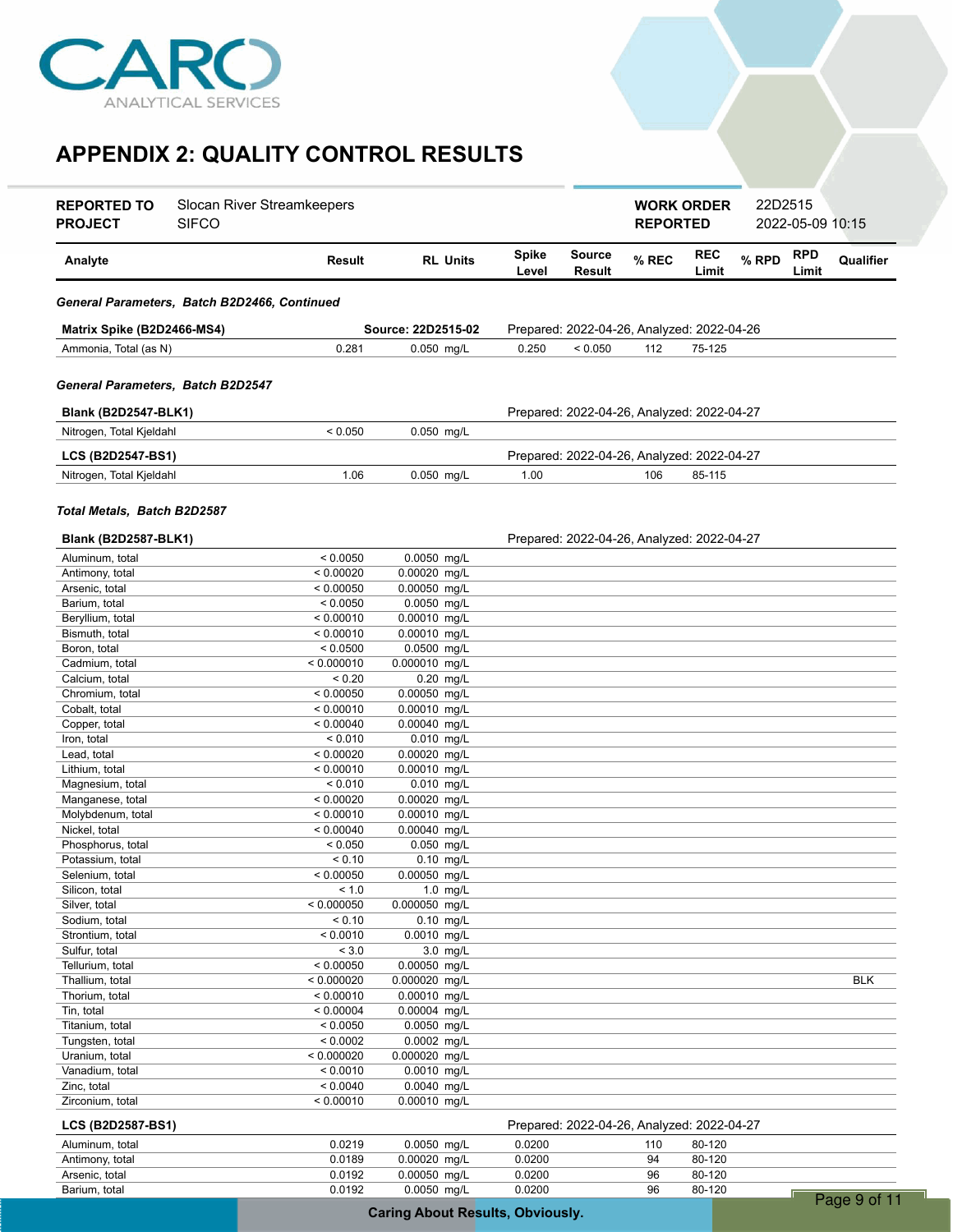

| <b>REPORTED TO</b><br><b>PROJECT</b> | Slocan River Streamkeepers<br><b>SIFCO</b> |                  |                              |                       |                                            |          | <b>WORK ORDER</b><br><b>REPORTED</b> |       | 22D2515<br>2022-05-09 10:15 |           |
|--------------------------------------|--------------------------------------------|------------------|------------------------------|-----------------------|--------------------------------------------|----------|--------------------------------------|-------|-----------------------------|-----------|
| Analyte                              |                                            | Result           | <b>RL Units</b>              | <b>Spike</b><br>Level | Source<br>Result                           | % REC    | <b>REC</b><br>Limit                  | % RPD | <b>RPD</b><br>Limit         | Qualifier |
|                                      | Total Metals, Batch B2D2587, Continued     |                  |                              |                       |                                            |          |                                      |       |                             |           |
| LCS (B2D2587-BS1), Continued         |                                            |                  |                              |                       | Prepared: 2022-04-26, Analyzed: 2022-04-27 |          |                                      |       |                             |           |
| Beryllium, total                     |                                            | 0.0191           | 0.00010 mg/L                 | 0.0200                |                                            | 96       | 80-120                               |       |                             |           |
| Bismuth, total                       |                                            | 0.0186           | 0.00010 mg/L                 | 0.0200                |                                            | 93       | 80-120                               |       |                             |           |
| Boron, total                         |                                            | < 0.0500         | 0.0500 mg/L                  | 0.0200                |                                            | 111      | 80-120                               |       |                             |           |
| Cadmium, total                       |                                            | 0.0187           | 0.000010 mg/L                | 0.0200                |                                            | 94       | 80-120                               |       |                             |           |
| Calcium, total                       |                                            | 1.85             | $0.20$ mg/L                  | 2.00                  |                                            | 93       | 80-120                               |       |                             |           |
| Chromium, total                      |                                            | 0.0194           | 0.00050 mg/L                 | 0.0200                |                                            | 97       | 80-120                               |       |                             |           |
| Cobalt, total                        |                                            | 0.0191           | 0.00010 mg/L                 | 0.0200                |                                            | 95       | 80-120                               |       |                             |           |
| Copper, total                        |                                            | 0.0192           | 0.00040 mg/L                 | 0.0200                |                                            | 96       | 80-120                               |       |                             |           |
| Iron, total                          |                                            | 1.92             | $0.010$ mg/L                 | 2.00                  |                                            | 96       | 80-120                               |       |                             |           |
| Lead, total                          |                                            | 0.0183           | 0.00020 mg/L                 | 0.0200                |                                            | 92       | 80-120                               |       |                             |           |
| Lithium, total                       |                                            | 0.0192           | 0.00010 mg/L                 | 0.0200                |                                            | 96       | 80-120                               |       |                             |           |
| Magnesium, total                     |                                            | 1.93             | 0.010 mg/L                   | 2.00                  |                                            | 96       | 80-120                               |       |                             |           |
| Manganese, total                     |                                            | 0.0193           | 0.00020 mg/L                 | 0.0200                |                                            | 96       | 80-120                               |       |                             |           |
| Molybdenum, total                    |                                            | 0.0184<br>0.0193 | 0.00010 mg/L<br>0.00040 mg/L | 0.0200                |                                            | 92<br>96 | 80-120<br>80-120                     |       |                             |           |
| Nickel, total<br>Phosphorus, total   |                                            | 1.98             | $0.050$ mg/L                 | 0.0200<br>2.00        |                                            | 99       | 80-120                               |       |                             |           |
| Potassium, total                     |                                            | 1.95             | 0.10 mg/L                    | 2.00                  |                                            | 97       | 80-120                               |       |                             |           |
| Selenium, total                      |                                            | 0.0190           | 0.00050 mg/L                 | 0.0200                |                                            | 95       | 80-120                               |       |                             |           |
| Silicon, total                       |                                            | 1.7              | $1.0$ mg/L                   | 2.00                  |                                            | 86       | 80-120                               |       |                             |           |
| Silver, total                        |                                            | 0.0188           | 0.000050 mg/L                | 0.0200                |                                            | 94       | 80-120                               |       |                             |           |
| Sodium, total                        |                                            | 1.95             | $0.10$ mg/L                  | 2.00                  |                                            | 97       | 80-120                               |       |                             |           |
| Strontium, total                     |                                            | 0.0192           | 0.0010 mg/L                  | 0.0200                |                                            | 96       | 80-120                               |       |                             |           |
| Sulfur, total                        |                                            | 4.8              | 3.0 mg/L                     | 5.00                  |                                            | 96       | 80-120                               |       |                             |           |
| Tellurium, total                     |                                            | 0.0187           | 0.00050 mg/L                 | 0.0200                |                                            | 93       | 80-120                               |       |                             |           |
| Thallium, total                      |                                            | 0.0192           | 0.000020 mg/L                | 0.0200                |                                            | 96       | 80-120                               |       |                             |           |
| Thorium, total                       |                                            | 0.0194           | 0.00010 mg/L                 | 0.0200                |                                            | 97       | 80-120                               |       |                             |           |
| Tin, total                           |                                            | 0.0193           | 0.00004 mg/L                 | 0.0200                |                                            | 97       | 80-120                               |       |                             |           |
| Titanium, total                      |                                            | 0.0185           | 0.0050 mg/L                  | 0.0200                |                                            | 92       | 80-120                               |       |                             |           |
| Tungsten, total                      |                                            | 0.0179           | 0.0002 mg/L                  | 0.0200                |                                            | 90       | 80-120                               |       |                             |           |
| Uranium, total                       |                                            | 0.0193           | 0.000020 mg/L                | 0.0200                |                                            | 97       | 80-120                               |       |                             |           |
| Vanadium, total                      |                                            | 0.0192           | $0.0010$ mg/L                | 0.0200                |                                            | 96       | 80-120                               |       |                             |           |
| Zinc, total                          |                                            | 0.0189           | $0.0040$ mg/L                | 0.0200                |                                            | 94       | 80-120                               |       |                             |           |
| Zirconium, total                     |                                            | 0.0189           | 0.00010 mg/L                 | 0.0200                |                                            | 94       | 80-120                               |       |                             |           |
| Reference (B2D2587-SRM1)             |                                            |                  |                              |                       | Prepared: 2022-04-26, Analyzed: 2022-04-27 |          |                                      |       |                             |           |
| Aluminum, total                      |                                            | 0.192            | $0.0050$ mg/L                | 0.198                 |                                            | 97       | 70-130                               |       |                             |           |
| Antimony, total                      |                                            | 0.0222           | 0.00020 mg/L                 | 0.0230                |                                            | 97       | 70-130                               |       |                             |           |
| Arsenic, total                       |                                            | 0.0194           | 0.00050 mg/L                 | 0.0200                |                                            | 97       | 70-130                               |       |                             |           |
| Barium, total                        |                                            | 0.0154           | 0.0050 mg/L                  | 0.0161                |                                            | 96       | 70-130                               |       |                             |           |
| Beryllium, total                     |                                            | 0.00376          | 0.00010 mg/L                 | 0.00384               |                                            | 98       | 70-130                               |       |                             |           |
| Boron, total                         |                                            | 0.177            | 0.0500 mg/L                  | 0.191                 |                                            | 93       | 70-130                               |       |                             |           |
| Cadmium, total                       |                                            | 0.00371          | 0.000010 mg/L                | 0.00404               |                                            | 92       | 70-130                               |       |                             |           |
| Calcium, total                       |                                            | 0.85             | 0.20 mg/L                    | 0.938                 |                                            | 91       | 70-130                               |       |                             |           |
| Chromium, total                      |                                            | 0.0248           | 0.00050 mg/L                 | 0.0256                |                                            | 97       | 70-130                               |       |                             |           |
| Cobalt, total                        |                                            | 0.0210           | 0.00010 mg/L                 | 0.0214                |                                            | 98       | 70-130                               |       |                             |           |
| Copper, total                        |                                            | 0.0309           | 0.00040 mg/L                 | 0.0322                |                                            | 96       | 70-130                               |       |                             |           |
| Iron, total                          |                                            | 0.054            | 0.010 mg/L                   | 0.0580                |                                            | 93       | 70-130                               |       |                             |           |
| Lead, total                          |                                            | 0.00712          | 0.00020 mg/L                 | 0.00796               |                                            | 89       | 70-130                               |       |                             |           |
| Lithium, total                       |                                            | 0.00977<br>0.107 | 0.00010 mg/L                 | 0.0102                |                                            | 96       | 70-130<br>70-130                     |       |                             |           |
| Magnesium, total<br>Manganese, total |                                            | 0.0114           | 0.010 mg/L<br>0.00020 mg/L   | 0.112<br>0.0120       |                                            | 95<br>94 | 70-130                               |       |                             |           |
| Molybdenum, total                    |                                            | 0.0413           | 0.00010 mg/L                 | 0.0438                |                                            | 94       | 70-130                               |       |                             |           |
| Nickel, total                        |                                            | 0.0383           | 0.00040 mg/L                 | 0.0394                |                                            | 97       | 70-130                               |       |                             |           |
| Potassium, total                     |                                            | 0.79             | $0.10$ mg/L                  | 0.820                 |                                            | 96       | 70-130                               |       |                             |           |
| Selenium, total                      |                                            | 0.112            | 0.00050 mg/L                 | 0.117                 |                                            | 96       | 70-130                               |       |                             |           |

Sodium, total 0.50 0.10 mg/L 0.490 102 70-130